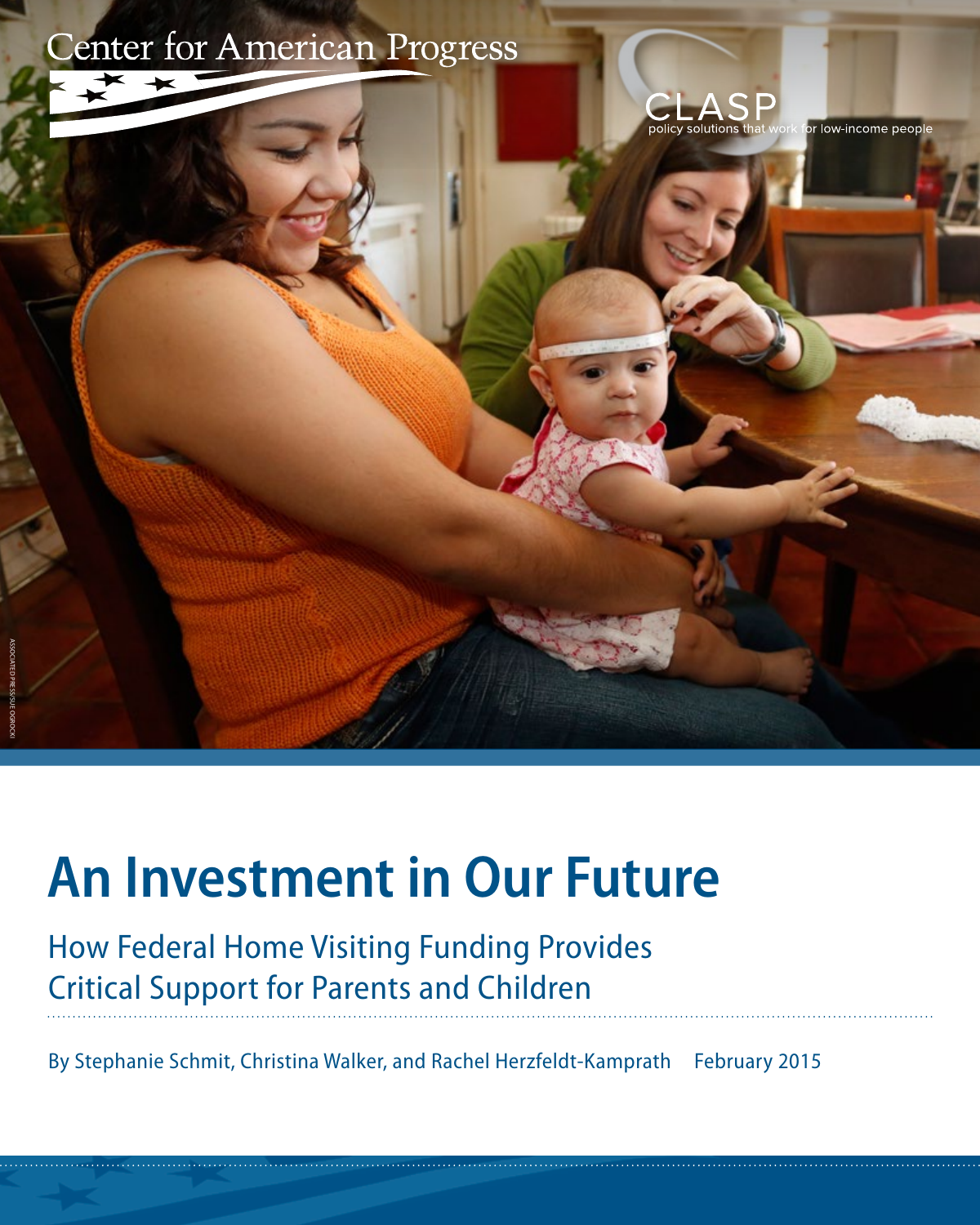



# **An Investment in Our Future**

# How Federal Home Visiting Funding Provides Critical Support for Parents and Children

Stephanie Schmit, Center for Law and Social Policy Christina Walker, Center for Law and Social Policy Rachel Herzfeldt-Kamprath, Center for American Progress

February 2015

The Center for Law and Social Policy, or CLASP, is a nonpartisan organization that seeks to improve the lives of low-income people by advocating for policies that deliver results that matter. The Center for American Progress, or CAP, is an independent nonpartisan educational institute dedicated to improving the lives of Americans through progressive ideas and action. CLASP and CAP conducted this study to identify how states are using Maternal, Infant, and Early Childhood Home Visiting, or MIECHV, funds to advance state home visiting systems. For additional information and accompanying state profiles, visit clasp.org or americanprogress.org.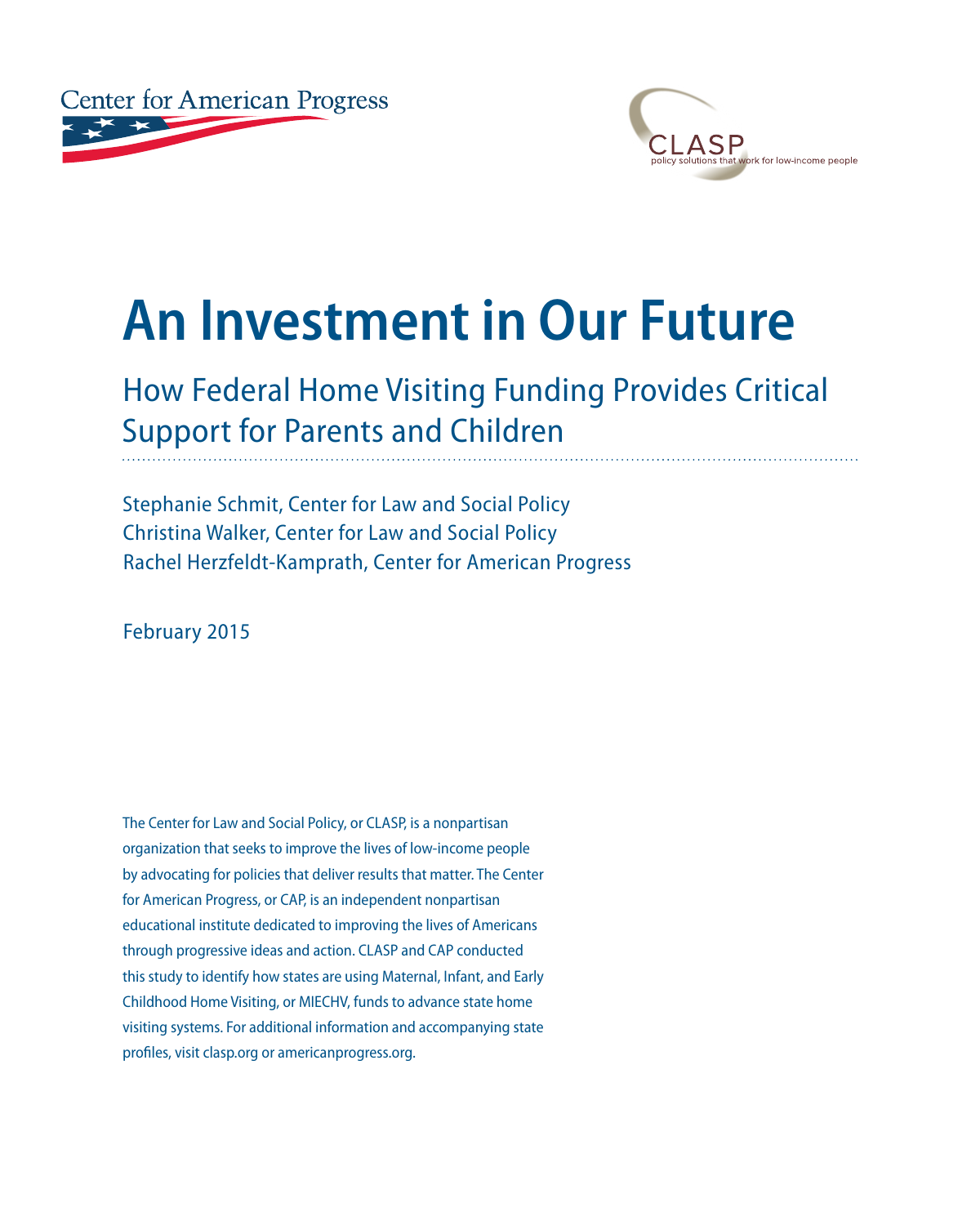# **Contents**

- **[Introduction and summary](#page-3-0)**
- **[Background](#page-8-0)**
- **[Early successes of MIECHV](#page-11-0)**
- **[Innovation](#page-26-0)**
- **[Challenges](#page-28-0)**
- **[Looking to the future](#page-31-0)**
- **[Methodology](#page-32-0)**
- **[About the authors](#page-33-0)**
- **Acknowledgments**
- **[Endnotes](#page-35-0)**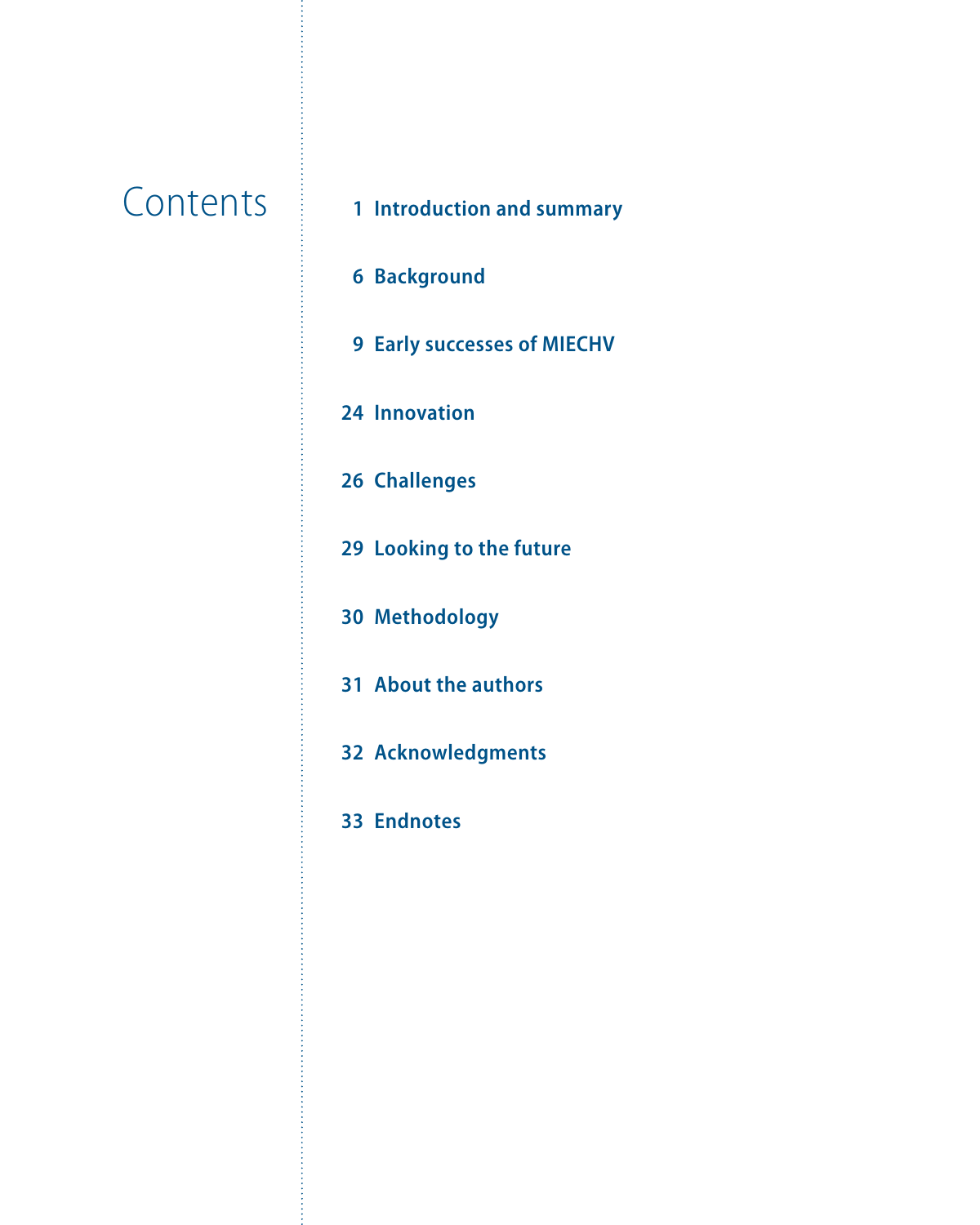# <span id="page-3-0"></span>Introduction and summary

*"[MIECHV] is changing the way kids are growing up … and building healthy and successful families."* – Utah program coordinator*<sup>1</sup>*

The federal Maternal, Infant, and Early Childhood Home Visiting, or MIECHV, program has supported high-risk families in communities across the country through intensive home visiting services since 2010. MIECHV provides federal funds to support programs that connect families with trained professionals often nurses, social workers, or parent educators—who help parents acquire the skills they need to promote their children's development. The majority of MIECHV funds—75 percent—support evidence-based home visiting services that have been rigorously evaluated and have proven to be effective strategies for improving outcomes for families and for saving public resources over the long term.<sup>2</sup>

Over the past five years, MIECHV grantees have built home visiting systems that reach the most vulnerable children and families in their communities. However, the tremendous efforts state and tribal grantees have put forth on implementation and systems building have not been broadly highlighted. Interviews with 22 states and tribal organizations reveal the breadth of innovation and success across the country as a result of MIECHV funding. (see "Methodology")

#### Successes

MIECHV was designed to address issues that include maternal and newborn health; child injuries and abuse; neglect or maltreatment and reduction of emergency department visits; school readiness and achievement; crime or domestic violence; family economic self-sufficiency; and the coordination of community resources and supports. States are demonstrating progress toward these benchmarks by focusing their resources on strategic initiatives and targeting the most high-risk populations. Grantees highlighted the following efforts as particular successes in interviews: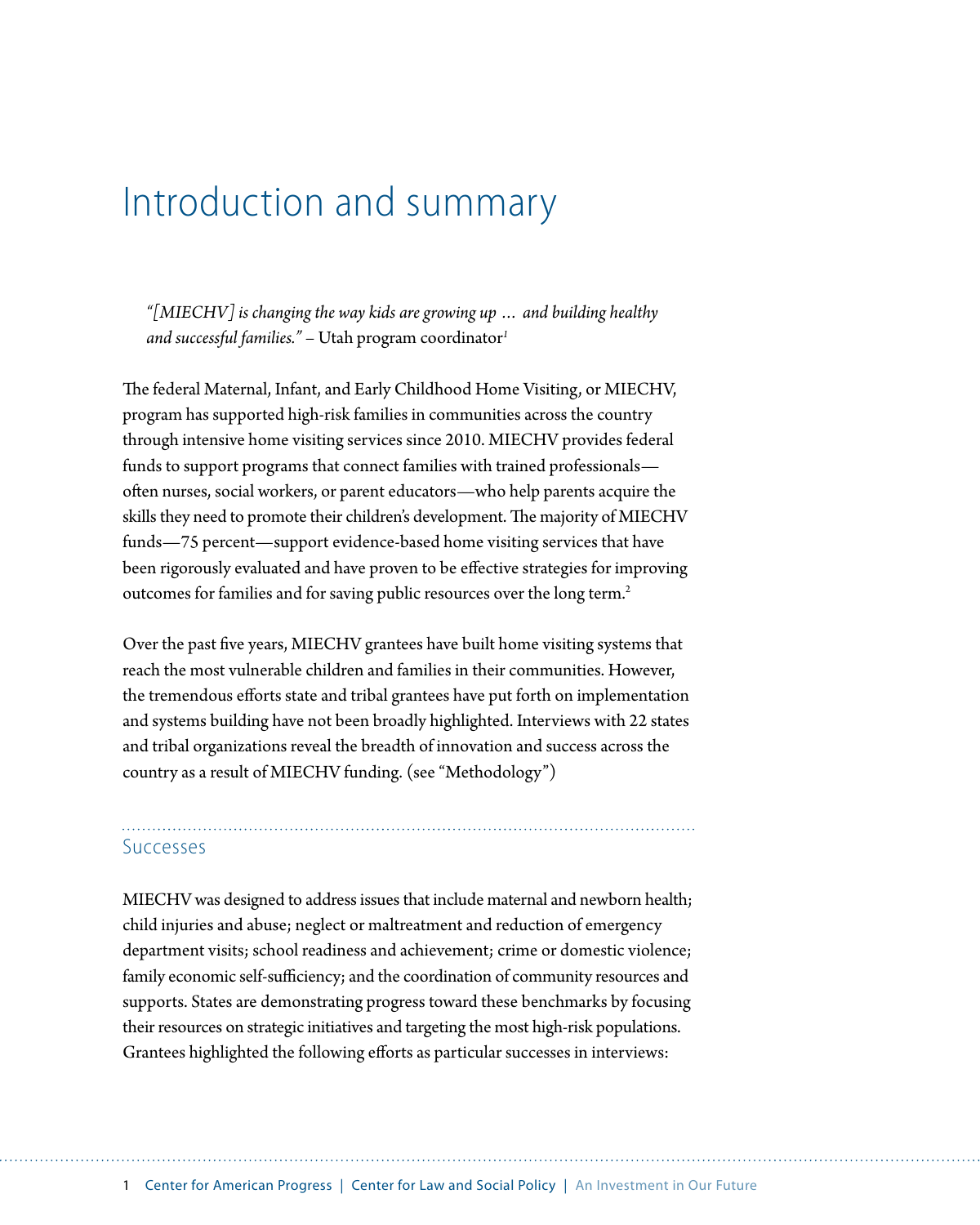### Expanded services

Every grantee is expanding evidence-based home visiting services to more vulnerable children and families in high-risk communities. MIECHV provides additional resources to bolster existing services where home visiting was already an established program and create statewide infrastructures to introduce home visiting where it was not available. Using needs assessments, grantees identified the most high-risk populations and are directing resources to expand home visiting within these communities.

### Retention of staff and families

To ensure families receive the full benefits of participating in home visiting programs, they must remain engaged throughout the curriculum and complete the appropriate number of visits with their home visitor. Many grantees use MIECHV funds to identify strategies to improve program retention and ensure that families achieve positive outcomes.

### Systems building

Many state and tribal grantees use MIECHV funds to support the establishment of systems within home visiting communities and across services that support children and families. Grantees create processes and relationships to integrate the various home visiting services available, ensuring that families receive the best services to meet their needs. Additionally, grantees are building relationships with other community service agencies in order to provide more effective referrals and integration of the continuum of services.

### Systemic training, technical assistance, and professional development

MIECHV funds enable grantees to provide technical assistance and training to support home visiting staff in providing the most effective services possible and ensuring that quality standards are being met. Professional development provided with MIECHV funding strengthens the home visiting workforce and extends its capacity to deliver high-quality services to children and families.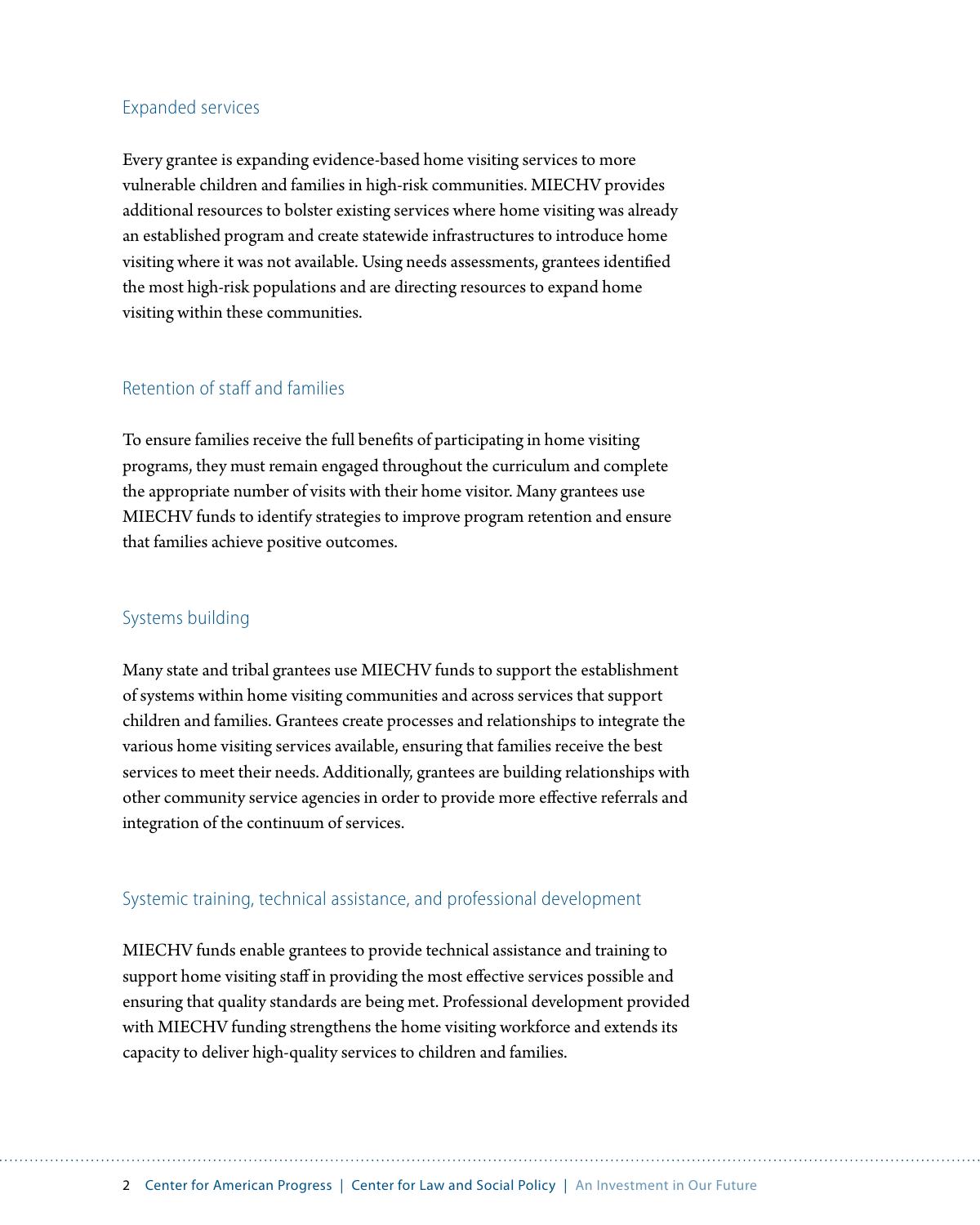### Building data systems

MIECHV legislation requires participating states to collect data that demonstrate improvements on established benchmark areas. Grantees use MIECHV funds to develop data infrastructures in order to gather the required data and report on progress toward the benchmarks. These investments enable grantees to be more efficient in their data collection and analysis and to increase the competencies of the broader home visiting community to use data for program improvement and evaluation.

#### Collaboration

Many states highlight collaboration facilitated by MIECHV funding as a success of the program. This can be seen at the program level in collaboration across home visiting models; at the state level in which multiple agencies work together to implement the grant; and at the federal level in which grantees work across state lines to identify best practices and provide communities of support.

#### Centralized intake systems

Many grantees leverage MIECHV funding to develop centralized intake systems also referred to as coordinated intake systems—which are collaborative approaches to engaging, recruiting, and enrolling families in home visiting across programs and organizations. Centralized intake systems help programs better identify and serve their at-risk populations by connecting families to the home visiting model that will best meet their needs and streamlining the referral process.

#### Expanded use of evidence-based models and evaluation

Since MIECHV places a high value on evidence-based programs, the grant increases the reach of the most effective home visiting services. Grantees use MIECHV funds to ensure that they implement models with fidelity by incorporating continuous quality improvement, or CQI, and ongoing evaluation into their implementation. Grantees are also using MIECHV to evaluate promising practices and develop an evidence base for new home visiting models.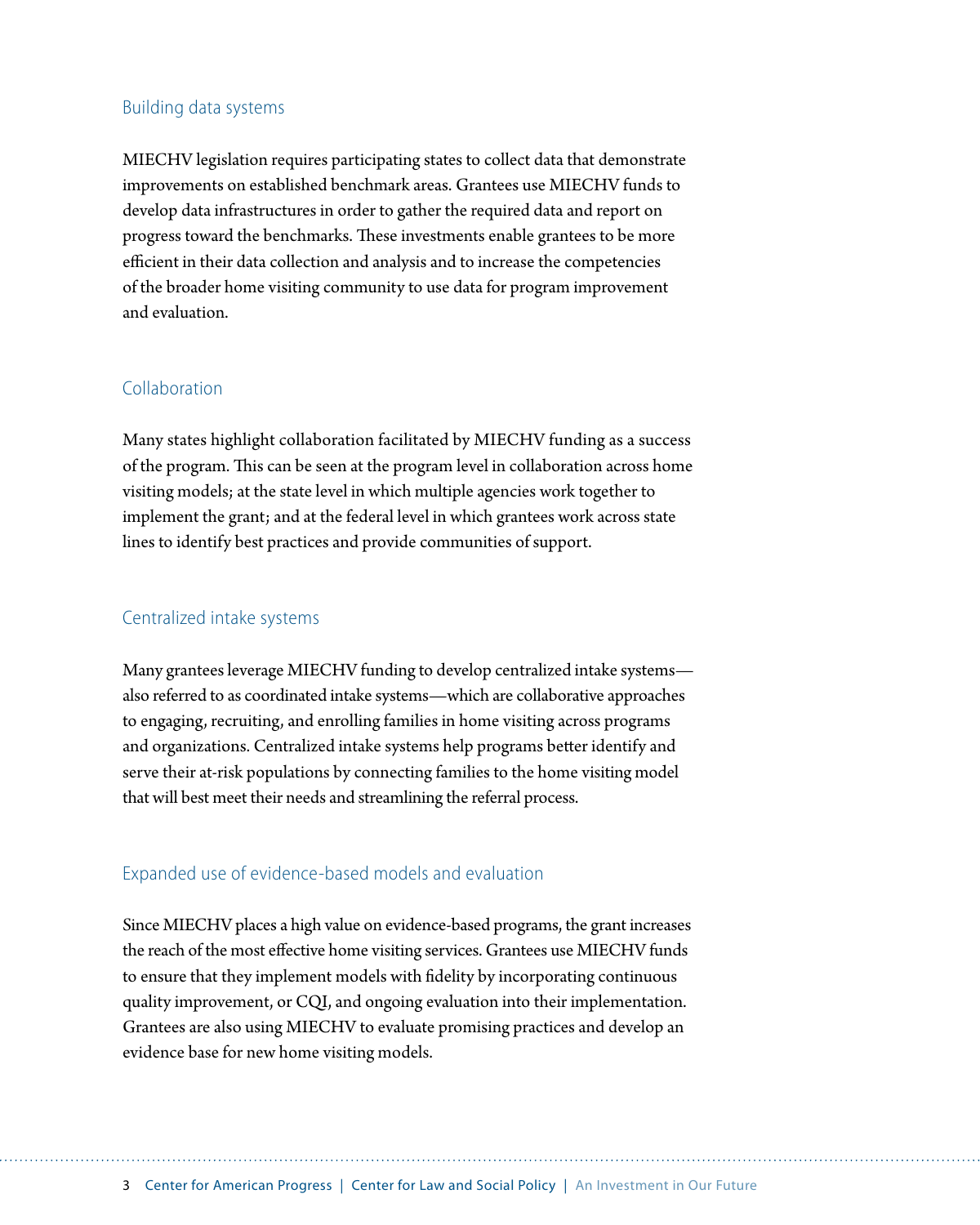#### Innovation and promising practices

As a result of the MIECHV program, grantees achieve a broad range of innovation. States utilize funds to establish many unique and interesting enhancements, programs, and initiatives related to service delivery, systems development, training, incorporation of technology, and more. The design of the grant programs allows states the freedom and flexibility to be creative in how they achieve the results intended by the grant.

# Challenges

Each grantee acknowledges the tremendous value that MIECHV adds to infrastructure for home visiting services. However, the implementation process has not been without challenges. Grantees identify the rapid timeline for development and implementation as a significant challenge, along with the burden of tracking and reporting on the required benchmark data. Finally, the sustainability of the program is of particular concern and has inhibited some grantees from planning for the long term.

# Looking to the future

Over the past five years, MIECHV grantees have built home visiting systems that reach some of the most vulnerable children and families in the country. MIECHV provides critical support to home visiting programs across the country; continuing this investment and ensuring its sustainability would allow state and tribal grantees to continue expanding services to new communities and other underserved populations, as well as help sustain the outcomes achieved thus far.

Moving forward, grantees elevate the need for more collaboration and communication among federal, state, and tribal administrators, as well as opportunities for more feedback and information sharing among MIECHV grantees. States are realizing many successes and achievements that could benefit other states that are tackling similar challenges or hoping to implement comparable programs.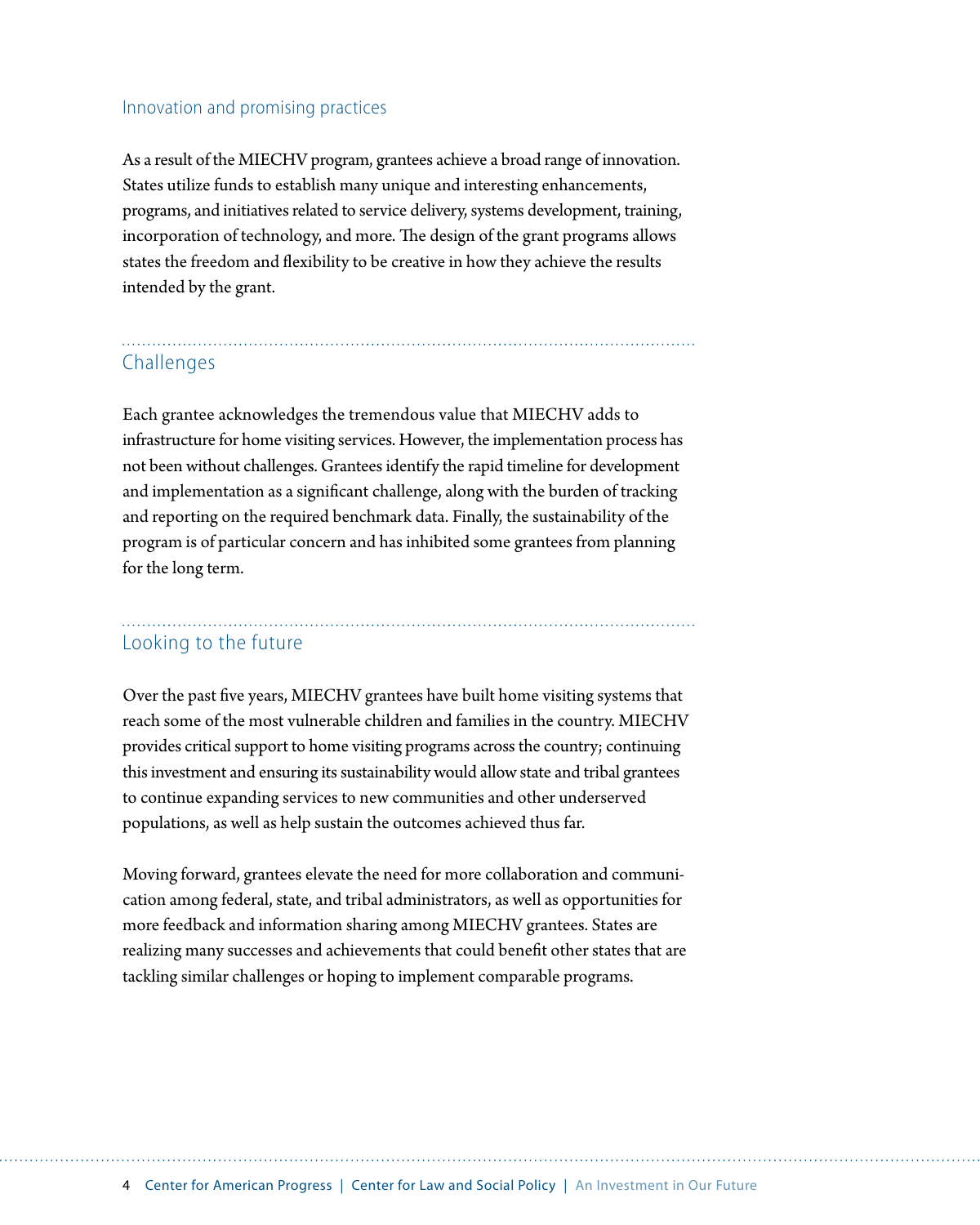In the near future, Congress must reauthorize the MIECHV program at current funding levels to ensure that grantees are able to maintain and increase service capacity and continue to support ongoing systems-building work, professional development, training and technical assistance, and the many successes of MIECHV. Additionally, federal legislators should consider making the MIECHV program permanent to provide sustainable funding for effective policy that produces significant results for the children and families who benefit from high-quality home visiting.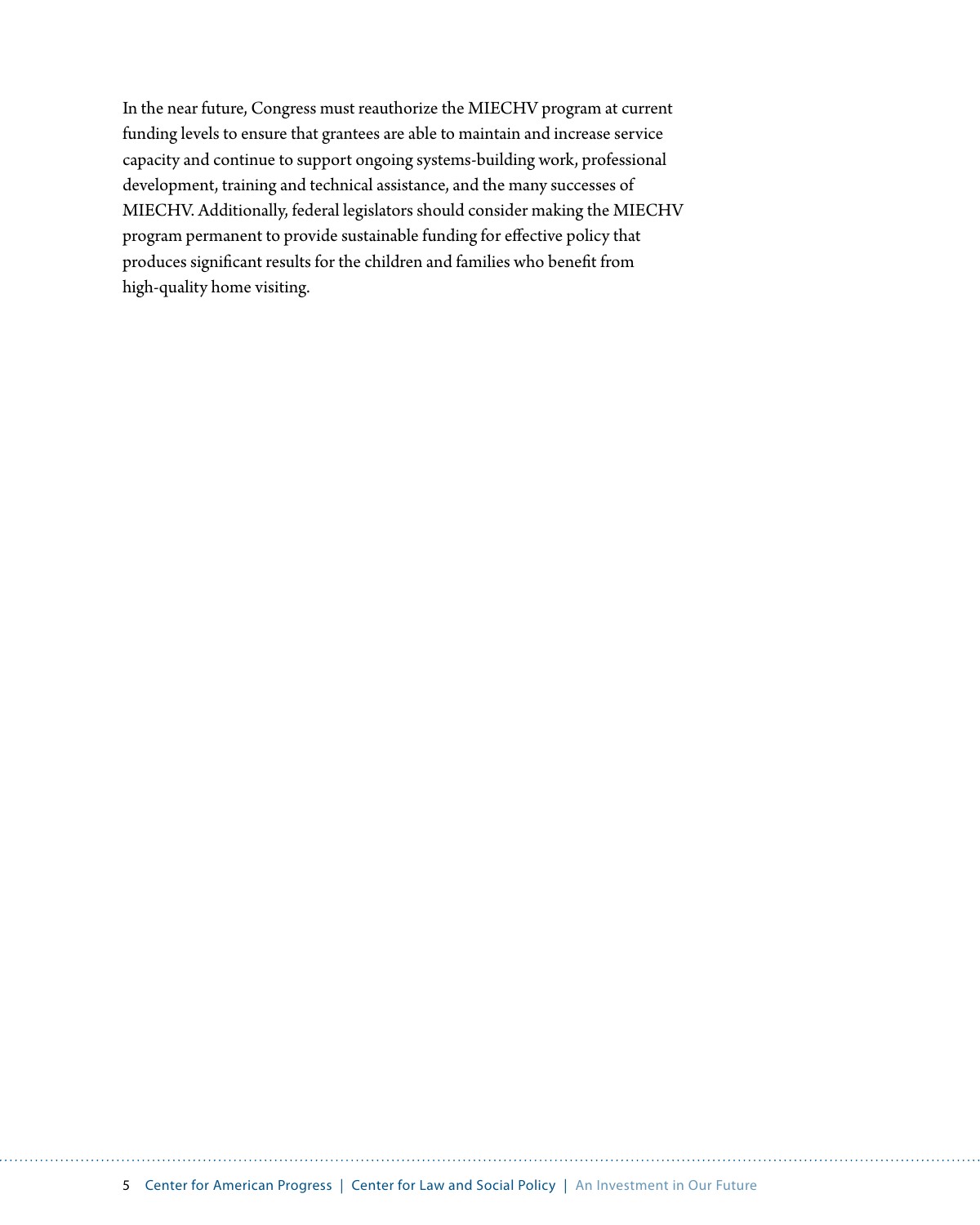# <span id="page-8-0"></span>Background

Home visiting is a proven way to support young children's healthy development and family success. It connects parents and families with nurses, social workers, or other professionals who provide guidance, advice, and coaching to help empower parents to nurture children's success. Home visiting programs also link families to other vital services, such as health care or community resources.<sup>3</sup> Research shows that evidence-based home visiting—programs that have been evaluated and have a proven record of effectiveness—can reduce health care costs, improve education outcomes, and increase family self-sufficiency and economic security.4

The Maternal, Infant, and Early Childhood Home Visiting program is a federal grant program that began in 2010, providing \$1.5 billion over five years to support voluntary, family- and child-related evidence-based home visiting programs.<sup>5</sup> MIECHV's goal is to support pregnant women or parents with young children and their families by connecting them with the resources they need to develop effective parenting skills in order to raise children who are healthy and ready to learn.<sup>6</sup> It is currently funded through March 31, 2015, at which point it will expire unless Congress takes action.7 MIECHV-funded programs—which are in place in every state, 25 tribal communities, and many U.S. territories—target high-risk families who are most likely to benefit from intensive home visiting services.<sup>8</sup>

MIECHV requires grantees—which can be states, territories, tribes, or nonprofit implementing agencies—to conduct a needs assessment to identify their most at-risk communities and populations and decide how best to target resources. The legislation also mandates a rigorous evaluation of the effectiveness of the MIECHV program. The Mother and Infant Home Visiting Program Evaluation, or MIHOPE, uses a randomized controlled design to determine what difference MIECHV-funded home visiting makes for a wide range of outcomes.<sup>9</sup> MIECHV puts a high value on evidence-based home visiting programs, directing 75 percent of funds to support programs that have undergone rigorous evaluation for which there is well-documented evidence of success.<sup>10</sup> To date, 16 home visiting models have been identified that meet the evidence-based criteria.<sup>11</sup> These programs have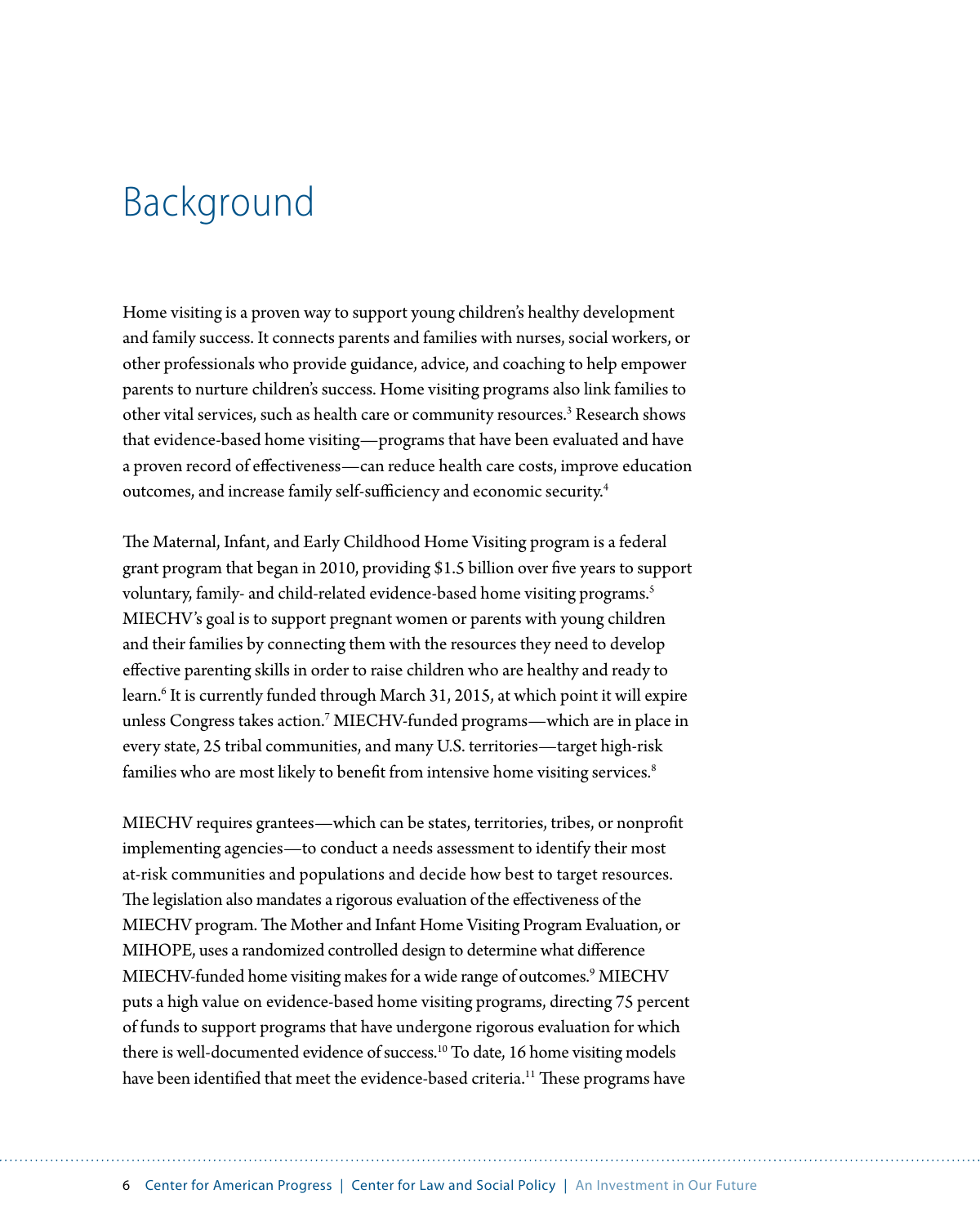proven to be effective strategies for strengthening outcomes for families and saving public resources over the long term. Because the models target different populations and support a variety of interventions, most MIECHV grantees have implemented more than one evidence-based model.

Twenty-five percent of MIECHV funding is available for "promising practices," or programs currently undergoing rigorous evaluation.12 Promising practices allow states the flexibility to use innovative and state-specific approaches to better address issues that are unique to their local communities and build the evidence base for successful home visiting models. While MIECHV has many requirements to ensure fidelity to models, mandate data reporting, and show positive outcomes, the program also provides grantees with considerable flexibility in determining needs, targeting specific populations, and choosing the best models for their communities. While MIECHV mandates that grantees perform a needs assessment to identify the most at-risk communities, they have tremendous flexibility in how they define risk. Additionally, MIECHV directs 3 percent of funds to support tribal families and native populations in different areas of the country.<sup>13</sup>

# **Evidence-based home visiting, or EBHV, models14**

- Child FIRST
- Early Head Start-Home Visiting, or EHS-HV
- Early Intervention Program for Adolescent Mothers
- Early Start (New Zealand)
- Family Check-Up
- Family Spirit
- Healthy Families America, or HFA
- Healthy Steps
- Home Instruction for Parents of Preschool Youngsters, or HIPPY
- Maternal Early Childhood Sustained Home Visiting Program, or MESCH
- Minding the Baby
- Nurse Family Partnership, or NFP
- Oklahoma Community-Based Family Resource and Support Program, or CBFRS
- Parents as Teachers, or PAT
- Play and Learning Strategies, or PALS, Infant
- SafeCare Augmented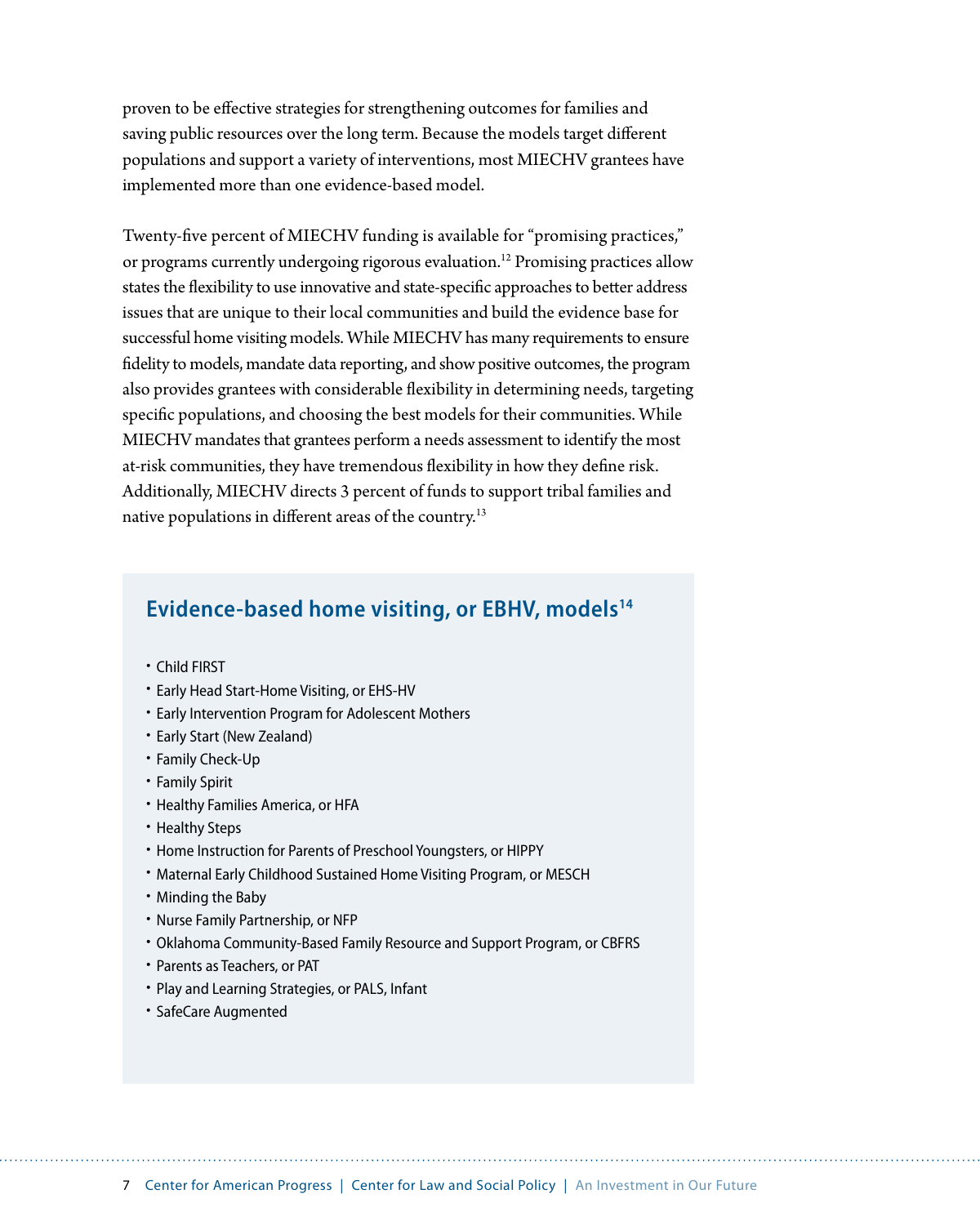All evidence-based models provide voluntary, home-based services to families with young children, but they differ with respect to whom they reach and what services they provide. Most models target parents or children with particular risk factors, including low-income parents, first-time mothers, teen parents, and children exhibiting developmental concerns. Some models allow mothers to enroll prenatally, while others provide services after birth based on the child's age. The goals of each model vary and include improving child and/or parental health, addressing school readiness, fostering healthy child development, and improving family self-sufficiency. Examples of home-visiting activities include parent education, referrals to community resources, activities to support and encourage parent-child interaction, and screenings for parents and children to identify additional potential risk.

Over the past five years, MIECHV grantees have built home visiting systems that reach some of the most vulnerable children and families in the country. This report documents how grantees are using MIECHV funds to build state home visiting systems, enhance the quality of services being delivered, and expand services to more children and families. MIECHV provides critical support to home visiting programs across the country; continuing this investment and ensuring its sustainability will allow states and tribal grantees to continue expanding services to new communities and other underserved populations, as well as sustain the positive outcomes achieved thus far.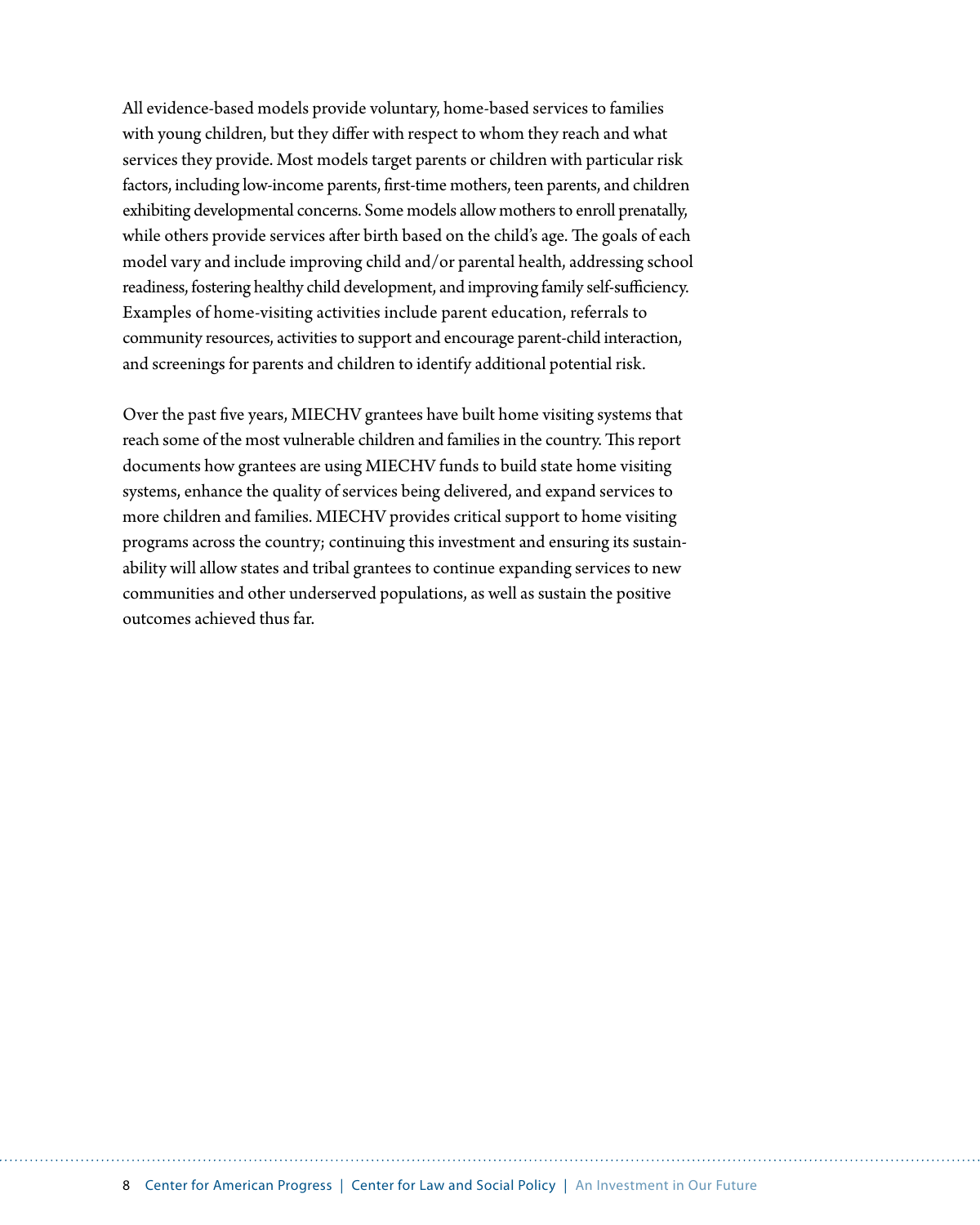# <span id="page-11-0"></span>Early successes of MIECHV

The Maternal, Infant, and Early Childhood Home Visiting program was designed to address a range of issues within six benchmark domains: improving maternal and newborn health; preventing child injuries and abuse, neglect, or maltreatment and reduction of emergency department visits; improving school readiness and achievement; reducing crime or domestic violence; increasing family economic self-sufficiency; and supporting the coordination of community resources and supports.<sup>15</sup> States are making progress toward these benchmark goals by focusing resources on strategic initiatives and targeting the most high-risk populations.

State and tribal grantees around the country are using MIECHV funding to do the following:

- Expand and target evidence-based home visiting services to serve more children and families
- Build home visiting systems and connections to other systems of services, bolstering the infrastructure to make services more effective
- Promote the use of evidence-based policy, continuous quality improvement, and evaluation to ensure positive outcomes

Expansion and targeting of evidence-based home visiting services

MIECHV has been instrumental in the expansion of evidence-based home visiting services nationally. The program provides grantees the opportunity to supplement existing infrastructure, create home visiting programs where they had not existed otherwise, and reach new populations that were previously isolated from services. Through MIECHV, grantees strategically identify vulnerable populations most in need of—and most likely to benefit from—home visiting services.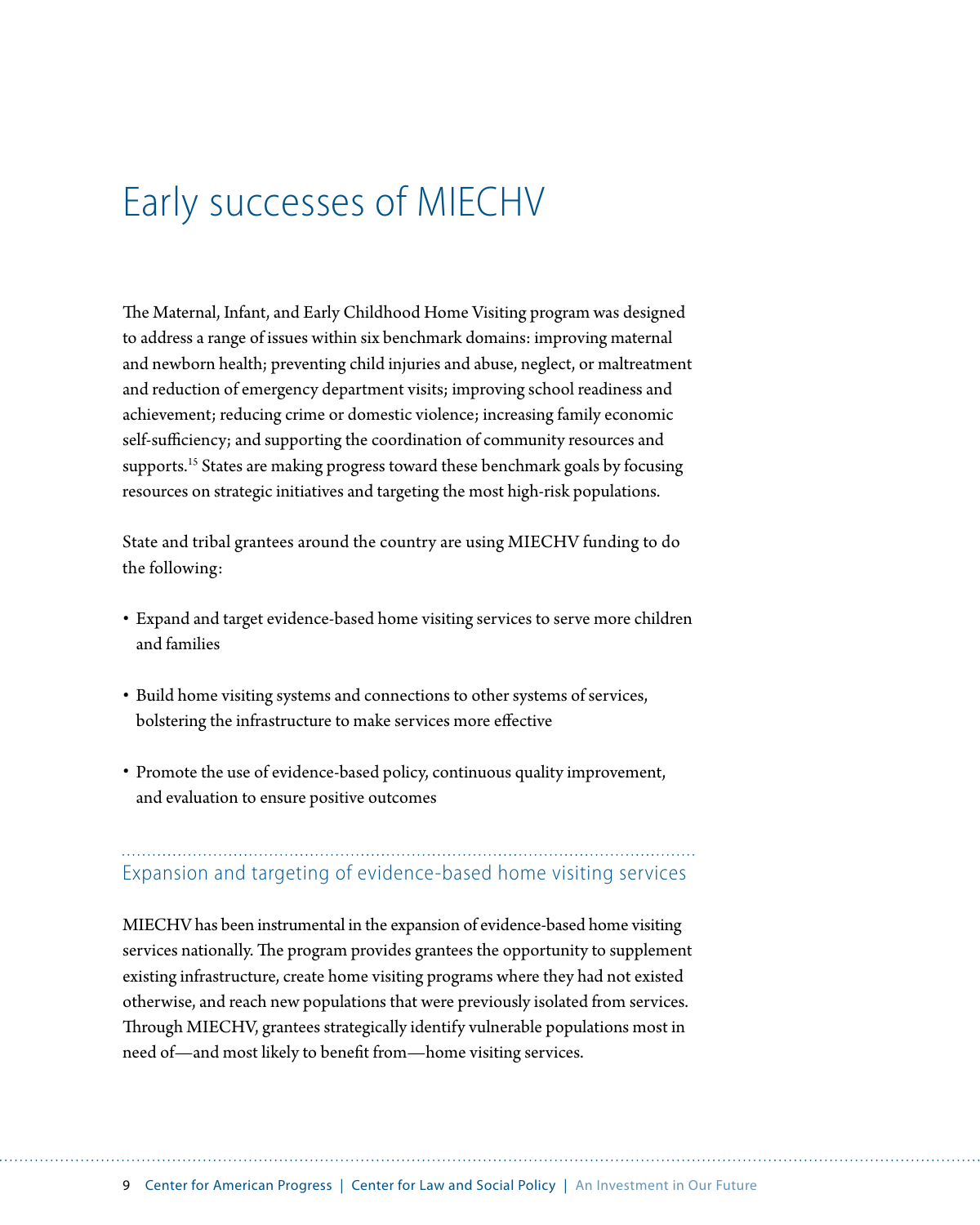# **Kentucky's homegrown model**

Kentucky's Health Access Nurturing Development Services, or HANDS, program was limited to expectant and first-time parents prenatal through age 2 prior to the implementation of MIECHV.<sup>16</sup> State administrators recognized a gap in services for at-risk families with more than one child, and MIECHV funding allowed Kentucky to expand services to fill this gap and reach more vulnerable children and families who could benefit from HANDS.

Nearly all grantees highlight the expansion of services as one of their greatest successes. For example, Iowa and New Jersey used MIECHV funds to extend home visiting services to every county, allowing the states to provide access to home visiting services for high-risk families.<sup>17</sup>

States use MIECHV funding to target home visiting services to their most vulnerable populations. For example, Ohio is using MIECHV funds to develop a statewide marketing strategy to more effectively tailor its outreach and expand services to specific demographic groups and populations throughout the state. Similarly, one provider in the state created a new staff position directly embedded in a high-risk community to build strategic relationships with services and organizations in the area—including in churches, nail salons, or grocery stores—and to promote the merits of participating in home visiting. This strategic outreach increased participation and familiarity with the local home visiting provider and garnered philanthropic support for local community development initiatives.<sup>19</sup>

In Louisiana, administrators are interested in expanding home visiting to reach a broader group of vulnerable young children and their families, beyond first-time mothers. Administrators collaborated with members of the state's Early Childhood Advisory Council to research gaps in program services and assess the feasibility of implementing a new model to complement their existing model, Nurse Family Partnership, or NFP. Once the Parents as Teachers, or PAT, model was selected, the state's MIECHV leadership worked to prepare Louisiana's established implementation and quality assurance infrastructure to support a pilot of the complementary model.<sup>20</sup>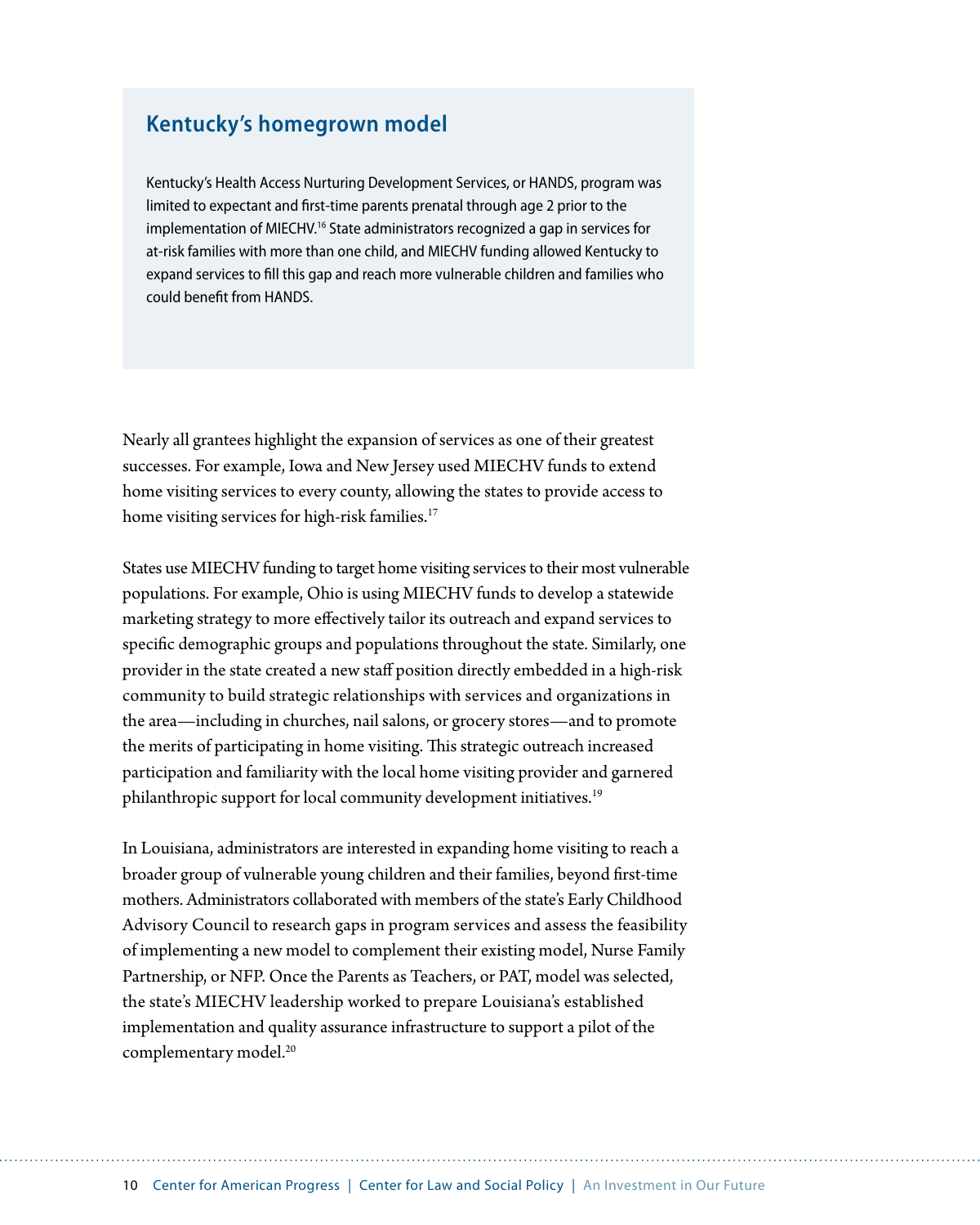# **Reaching vulnerable families in the state of Washington**

Washington adopted a three-tiered plan to reach its most at-risk children and families.<sup>18</sup>

- 1. **The place-based approach** targets families living in rural counties who are identified as high risk by the state's needs assessment. Recently, Washington expanded services to three rural communities after engaging local leaders to gauge the interest level, need, and readiness to implement evidence-based home visiting programs in the community.
- 2. **The population-based approach** allocates resources to tribal communities. The state used MIECHV funding to assess the availability and effectiveness of home visiting for tribes, as well as this population's needs and barriers in accessing these services. This prompted the state to pilot a tribal home visiting program supported with state general funds.
- 3. **The model-based approach** urges state administrators to use alternative home visiting models, or promising practices. Washington is supporting infrastructure development for the Parent-Child Home Program, or PCHP. MIECHV provides PCHP with the resources for additional staff, the development of a data benchmarks plan, and access to cross-model trainings and professional-development activities.

Utah also uses MIECHV funds to provide home visiting services to families in the state's federal refugee resettlement program. Utilizing an adaptation of the PAT model curriculum, the state employed outreach techniques to enroll Asian Pacific Islander refugee families in home visiting programs.21 Not only are states using MIECHV to reach specific at-risk populations, but MIECHV funding is also integral to the expansion of home visiting services to tribal communities, as home visiting services were often not provided within Native American populations prior to MIECHV's implementation.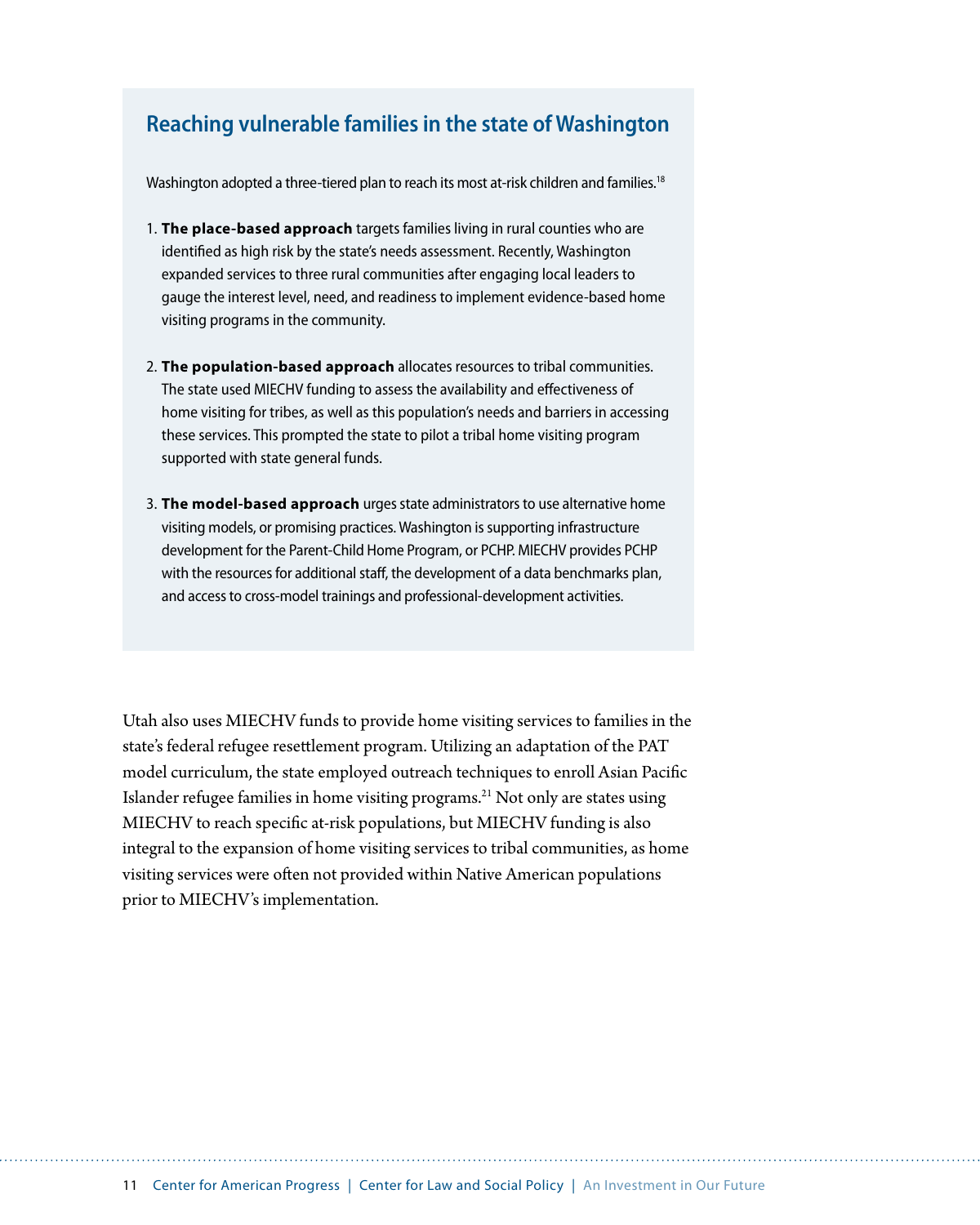# **Examples of tribal MIECHV**

The South Puget Intertribal Planning Agency, or SPIPA, is a nonprofit agency representing five consortium tribes that provides services, technical assistance, and planning support to eligible Native Americans residing within the SPIPA service area in western Washington. SPIPA's MIECHV-funded home visiting program, called the Healthy Families Project, or HFP, utilizes the PAT evidence-based home visiting model and has integrated cultural adaptations into the program through the Positive Indian Parenting, or PIP, curriculum, which is designed to help Native parents connect with their culture and learn a blend of traditional parenting techniques and new skills. $^{22}$ 

Native American Professional Parent Resources, Inc., or NAPPR, is a nonprofit tribal organization providing services to Native American families in the urban Albuquerque, New Mexico, area and surrounding communities. NAPPR also utilizes an adapted version of the PAT model and has implemented the evidence-based Circle of Security, or COS, curriculum within its home visits due to the communities' exposure to historical trauma and violence. COS is an early intervention visual-based program used to help parents create secure attachments with their children, allowing the children to form more healthy relationships throughout their lives.<sup>23</sup>

### Focus on family retention

Due to the importance of retention in attaining positive outcomes for children and families, MIECHV grantees have been focused on improving retention rates through various strategies and innovations. To ensure families receive the full benefits of participating in home visiting programs, they must remain engaged throughout the curriculum and complete the appropriate number of visits with their home visitor. There are many reasons why a family may terminate home visiting services prior to completion; some are outside of the control of the family or the program itself, such as the family's need to move outside of the service area, but others may be avoided by better understanding families' experiences in programs.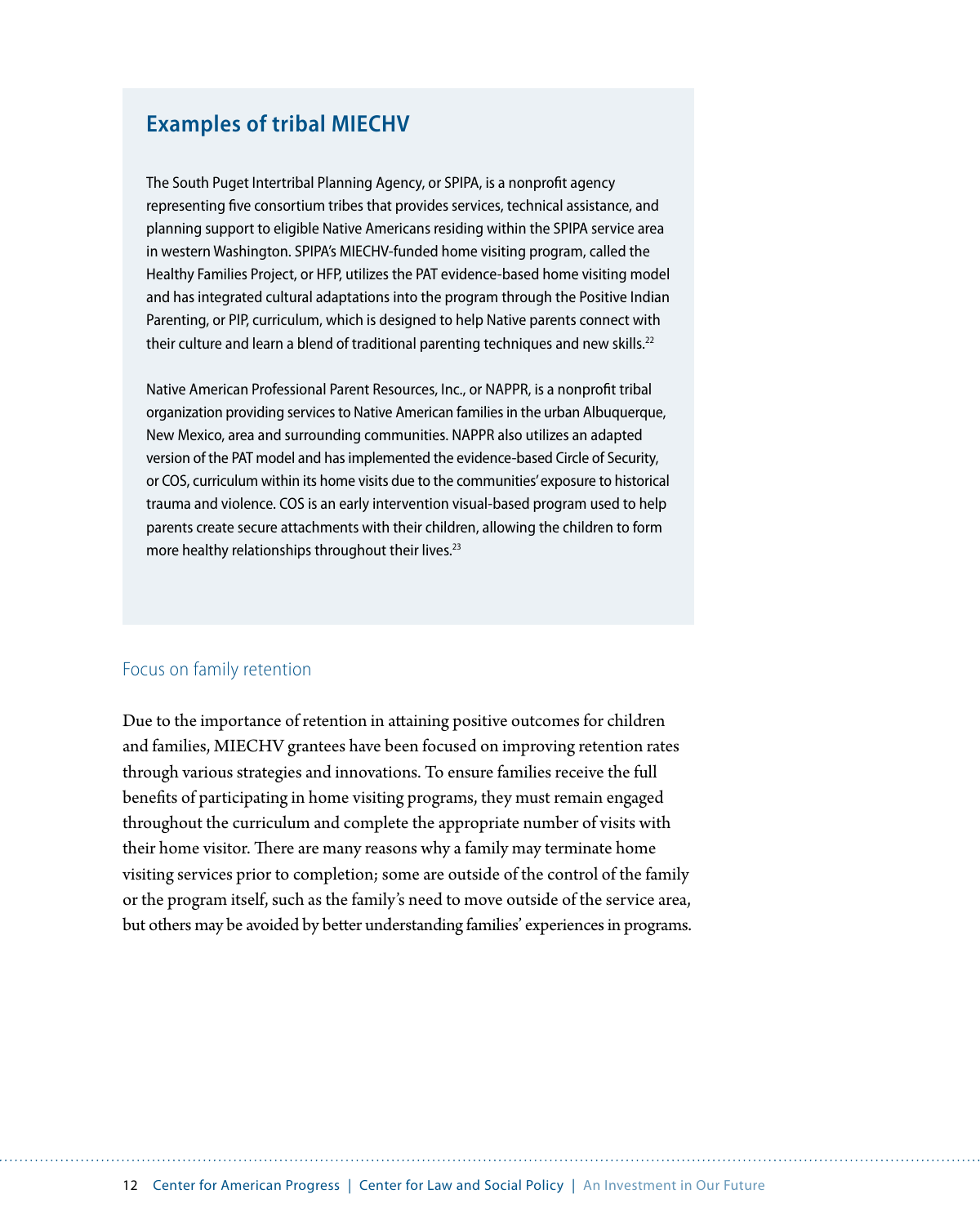New York's needs assessment identified client and staff retention as a barrier to achieving outcomes for children and families. To address this issue, administrators are using continuous quality improvement initiatives to identify barriers to retention and develop solutions to support clients. CQI is a process that allows grantees to monitor the implementation and evaluate the effectiveness of their home visiting services to continuously improve their efforts. Administrators plan to work through the Maternal and Infant Health Center of Excellence to provide trainings and technical assistance specifically related to recruitment and retention of both clients and staff.25

# Building home visiting systems and connections to other systems of services

MIECHV provides resources for grantees to work across agencies—such as health and human services, education, or child welfare—and for departments to identify collaborative goals and processes for delivering services. Many grantees identify systems building, or coordination with other early childhood programs, as an effective strategy in eliminating silos and reducing duplication of services. Without systems in place to facilitate coordination across sectors and communities, services often operate in siloed environments and many children and families who face multiple risk factors receive support from isolated programs. Coordination at a program and administrative level frees up limited resources to increase servicedelivery capacity, directly help more families, and connect at-risk people to the array of services available.

While integrating home visiting into broader early childhood systems has led to more efficiency in service provision for some grantees, systems-building initiatives funded by MIECHV enable states to provide more holistic support to the children and families who participate in home visiting. Grantees operate among agencies providing other services that support at-risk children, such as child health programs, early education opportunities, family income and food support, housing assistance, or services to support the victims of domestic violence and child abuse. Home visiting is an effective tool for connecting families to the continuum of services that support the physical, emotional, mental, and educational development of young children, especially when home visiting initiatives are directly integrated and work actively with other services.<sup>26</sup>

# **Innovation in retaining families**

Iowa has completed the first phase of a home visiting workforce study of the home visitor population across the state. The second phase will identify reasons families leave the home visiting program in order to determine what skills and methods home visitors can use to retain a family in the program.<sup>24</sup>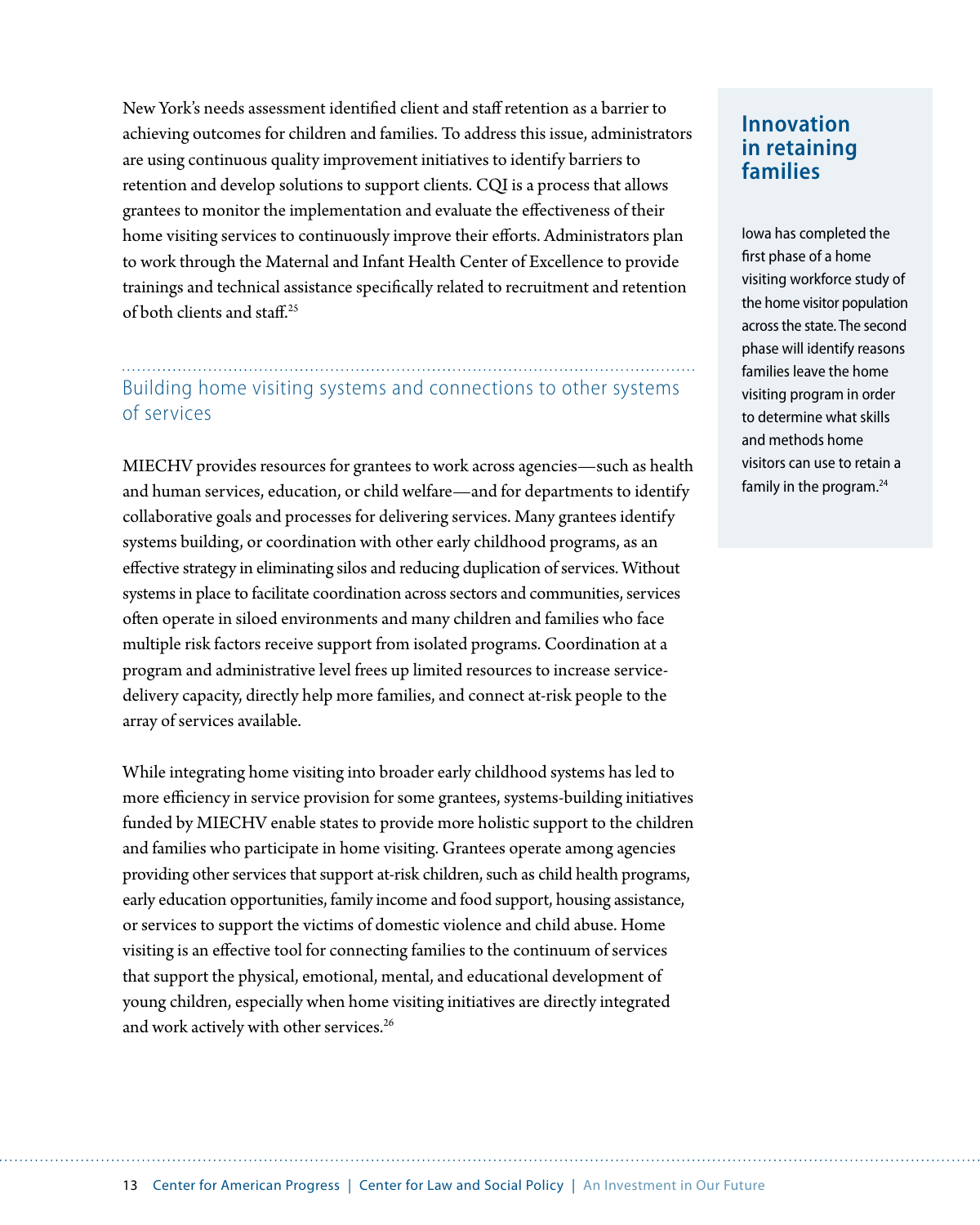Establishing infrastructure enables grantees and communities to efficiently identify families and children in need, assess how best to help them, and quickly connect them to critical resources. For example, in New Jersey, MIECHV provided the state departments of children and families, human services, and health the opportunity to formalize their collaborative approach through interagency agreements, which allow them to overcome many bureaucratic challenges and create a structure for communication and collaboration.27 Similarly, catchment areas allow the Children's Trust of South Carolina to create partnerships among local family support service providers.28 These partnerships connect families with the best resources to meet their needs while creating effective local referral and communication networks.

# **Two-tier process for systems integration in California**

Administrators in California allocated a small portion of the state's MIECHV funding and staff time to help integrate local and statelevel early childhood systems of services as they pertain to home visiting families.

At the local level, California works with MIECHV-funded home visiting sites to ensure that their systems of services better support pregnant and parenting families by establishing or strengthening connections among early childhood service providers. To support local-level systems development, state administrators conduct interviews and send out surveys to the 22 MIECHV sites to monitor how local systems change over time with the introduction of MIECHV funding and to identify local systems-level barriers and opportunities for improvement.

At the state level, administrators work to build relationships across agencies and sectors to identify ways to better coordinate service delivery to home visiting clients and reduce duplication of efforts. The Home Visiting Workgroup of the California State Interagency Team, or SIT, for Children, Youth and Families was created to convene regular meetings among various early childhood stakeholders, including the

American Academy of Pediatrics; American Indian Infant Health Initiative; Early Childhood Comprehensive Systems grant; Project Linking Actions for Unmet Needs in Children's Health, or LAUNCH; California Department of Education; Special Supplemental Nutrition Program for Women, Infants, and Children , or WIC; Center for the Study of Social Policy; California Department of Social Services Office of Child Abuse Prevention; and many others. The influx of funding from MIECHV has allowed the California Home Visiting Program to serve as convener for this initiative and provide unprecedented leadership in developing a cohesive state-level home visiting system of services.

The impact of California's systems integration, work that was made possible through MIECHV funding, is significant, allowing the state to successfully serve more families and to strengthen its early childhood systems of services at the state and local levels. More comprehensive and supportive services are being offered to high-risk mothers, and improved coordination allows women and children in need to receive services early while also supporting programs to reduce duplication of services and effectively share information among providers.<sup>29</sup>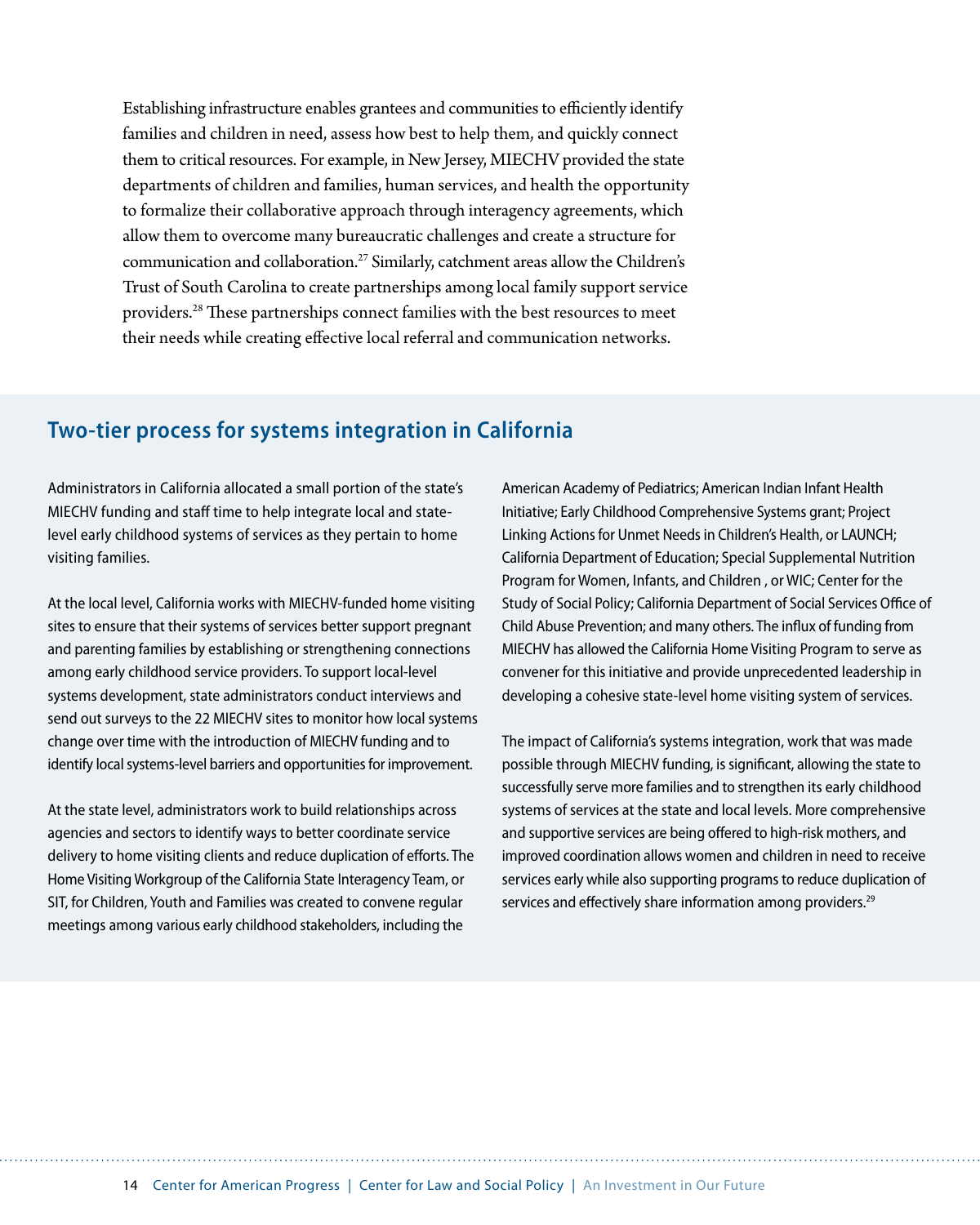Grantees employ many strategies that include coordinating joint trainings and professional-development opportunities among different state agencies or organizations that provide supportive services; collaborating on data collection and evaluation; building relationships with state-level early childhood education councils or similar planning groups; and developing centralized systems for intake, screening, and referral.

### Systemic training, technical assistance, and professional development

To support their systems-building work, grantees use MIECHV funds to provide training, technical assistance, and professional-development opportunities. Prior to the MIECHV program, many grantees lacked the resources to provide these opportunities. Training and technical assistance help improve home service delivery, develop staff expertise, and provide assistance when common challenges arise. Professional development improves the skills of home visitors and equips them with the most up-to-date research and best practices for effectively serving children and families. When home visitors are well trained to identify specific family needs and have a comprehensive understanding of the available community resources, they are better prepared to connect families with services, such as mental health counseling, job training, support for victims of domestic violence, and coaching to support healthy child development. MIECHV allows grantees to make the type of long-term investment in their home visiting workforce that will support positive outcomes for communities into the future.

Many grantees acknowledge that the development of training systems is a longterm investment in program quality and the home visiting workforce. In Oregon, MIECHV funds are used to employ a workforce development specialist to coordinate regional workforce development sessions—multiday orientation trainings to support ongoing skill development for home visitors.30 In Ohio, administrators use MIECHV funds to provide joint professional-development training with domestic violence and mental health providers to improve delivery for families that would benefit from these services.<sup>31</sup>

Nearly all interviewed grantees use MIECHV funds to offer professional-development opportunities, provide continuing education, and/or improve the skills of home visitors. While the grantees' professional-development opportunities varied, all shared the goal of retaining qualified home visitors and increasing their skills to provide effective services to families and children. For example, North Carolina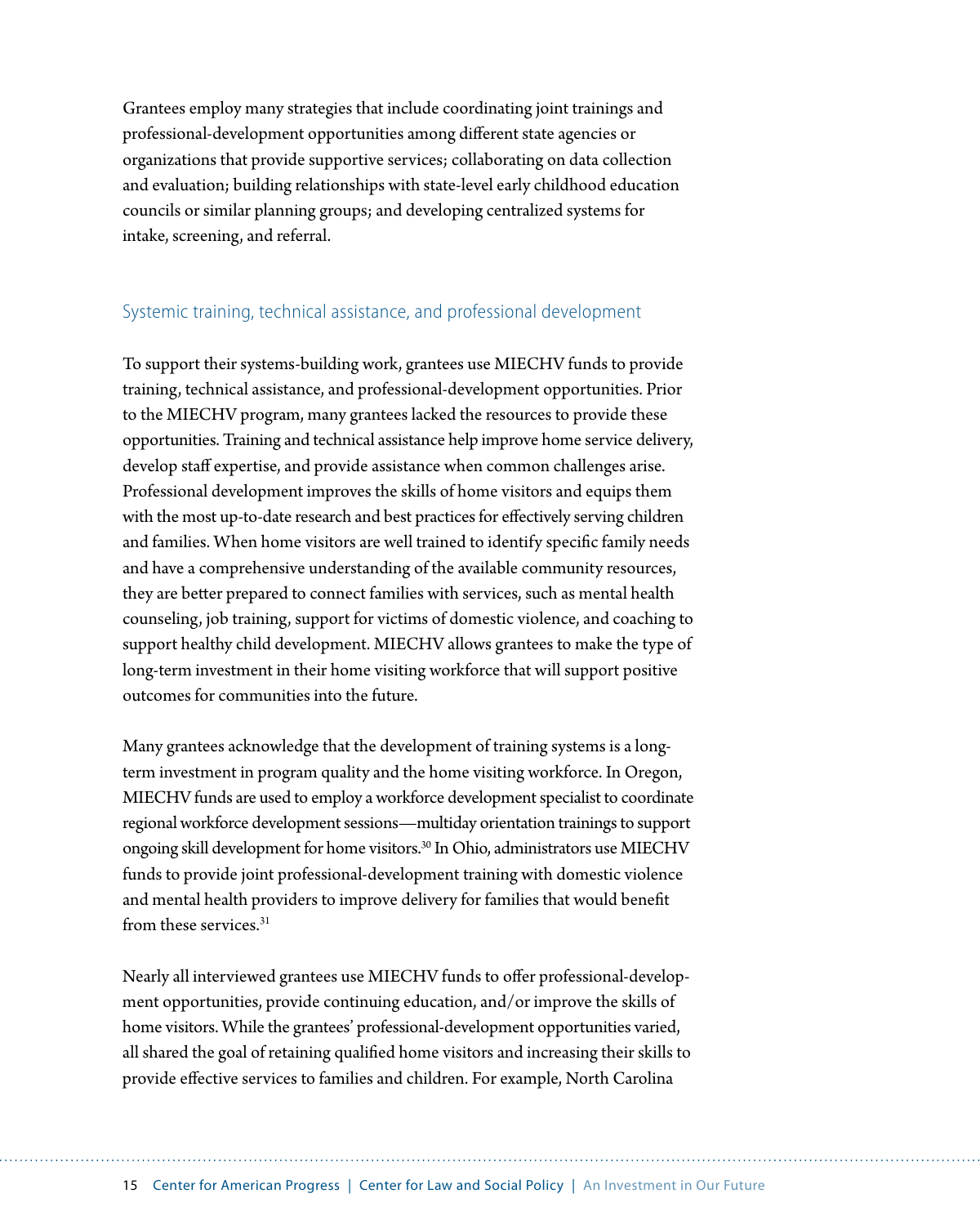uses MIECHV funds to provide a system of support for home visitors and develop their core competencies through a series of training modules.<sup>32</sup> New Mexico's administrators use a video conferencing platform to provide training, technical assistance, and professional-development opportunities to home visitors in hard-to-reach, rural areas.<sup>33</sup> Further, Native American Professional Parent Resources uses MIECHV funding to enhance a supportive professional-development system for staff, which includes implementing new trainings, instituting high-quality reflective supervision, $34$  and receiving direct training and support from the Parents as Teachers national model.35

#### Building data systems

The availability of data systems helps ensure that children and families benefit from home visiting programs, provides accountability for the federal grant funding, targets services to reach those most in need, and improves service delivery. MIECHVfunded home visiting programs are expected to produce measurable outcomes for families as a direct result of participation in home visiting interventions. The program requires grantees to collect data at the individual family level on six established benchmark areas: improving maternal and newborn health, preventing child abuse and neglect, enhancing school readiness, reducing crime and domestic violence, boosting family economic security, and improving the coordination and referral process for other services and resources.36

While the amount of data grantees must collect was mentioned as a challenge by many of the grantees interviewed, administrators recognize that the data collection helps them improve the quality of their service delivery and provide evidence of success. Administrators developed creative and successful strategies for managing the collection, reporting, and evaluation of the data.

#### *Data collection*

Overall, MIECHV provides grantees with the necessary resources to create new or expand existing systems to collect data from their home visiting programs. With effective data systems in place, grantees are better able to report on the required benchmarks and demonstrate the impact of home visiting. For grantees with data management and collection systems in place prior to MIECHV, the additional funding augmented what already existed. For these grantees, administrators are collaborating with other agencies to expand data collection efforts to include home visiting and reduce duplication in collection efforts. Other grantees are using MIECHV funds to create new statewide systems for data collection. Oregon is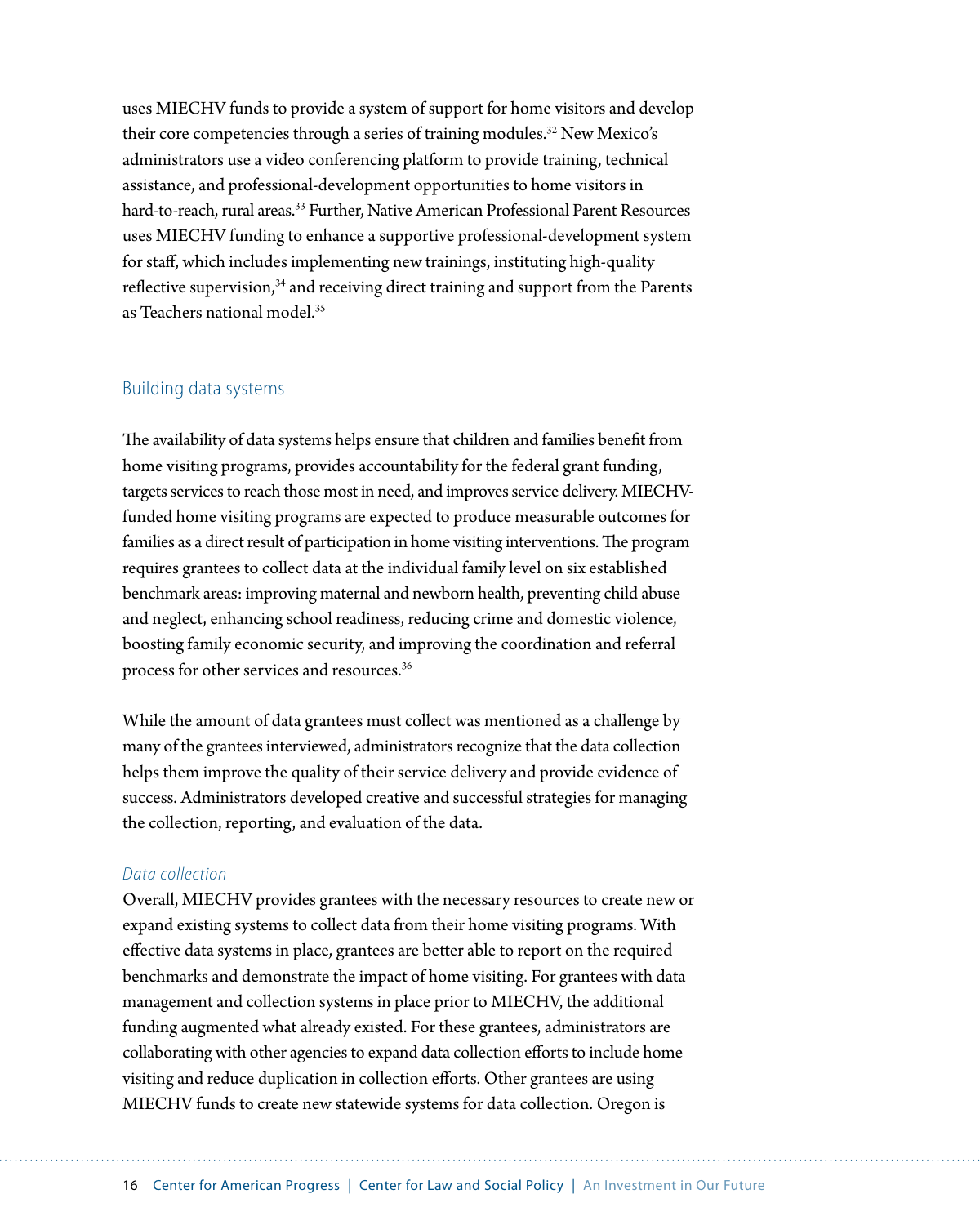currently using MIECHV funds to develop an innovative system designed to collect unique data points that can be used in a variety of analyses, allowing for easier collection and evaluation of the federally required benchmark data.37 Administrators are confident that the interoperable system will allow other state agencies to share data more effectively, which will reduce duplicative efforts and improve services throughout the state.

# **Data collection and decision making in Kansas**

Kansas is using MIECHV funds to prioritize the development of a data collection system. Administrators standardized their benchmark measures so that each home visiting model collects data using the same metrics; this allows the state to collect aggregate data and report results efficiently. Additionally, Kansas used MIECHV funds to initiate a state-level leadership group focused on data evaluation and continuous quality improvement and contracted with the University of Kansas to manage the state's home visiting data system and provide annual reporting on performance measures. As a sign of the success of the state's work on data, federal administrators identified Kansas as a model for the creation of a data system and data management. This innovative system allows Kansas to provide services more effectively and describe its success with data-driven evidence.<sup>38</sup>

Since many families who use home visiting services interact with other social services, some grantees have adopted models in which families are assigned a unique identifier to integrate data collection efforts in a more efficient and secure process. In Iowa, for example, the departments of public health and education are partnering to develop a unique identifier to track the progress of a child's outcomes over time and across participation in different programs and schools.<sup>39</sup> Further, Utah is leveraging web-based technology to create systems that are easily accessible to home visiting professionals who input and analyze data.<sup>40</sup>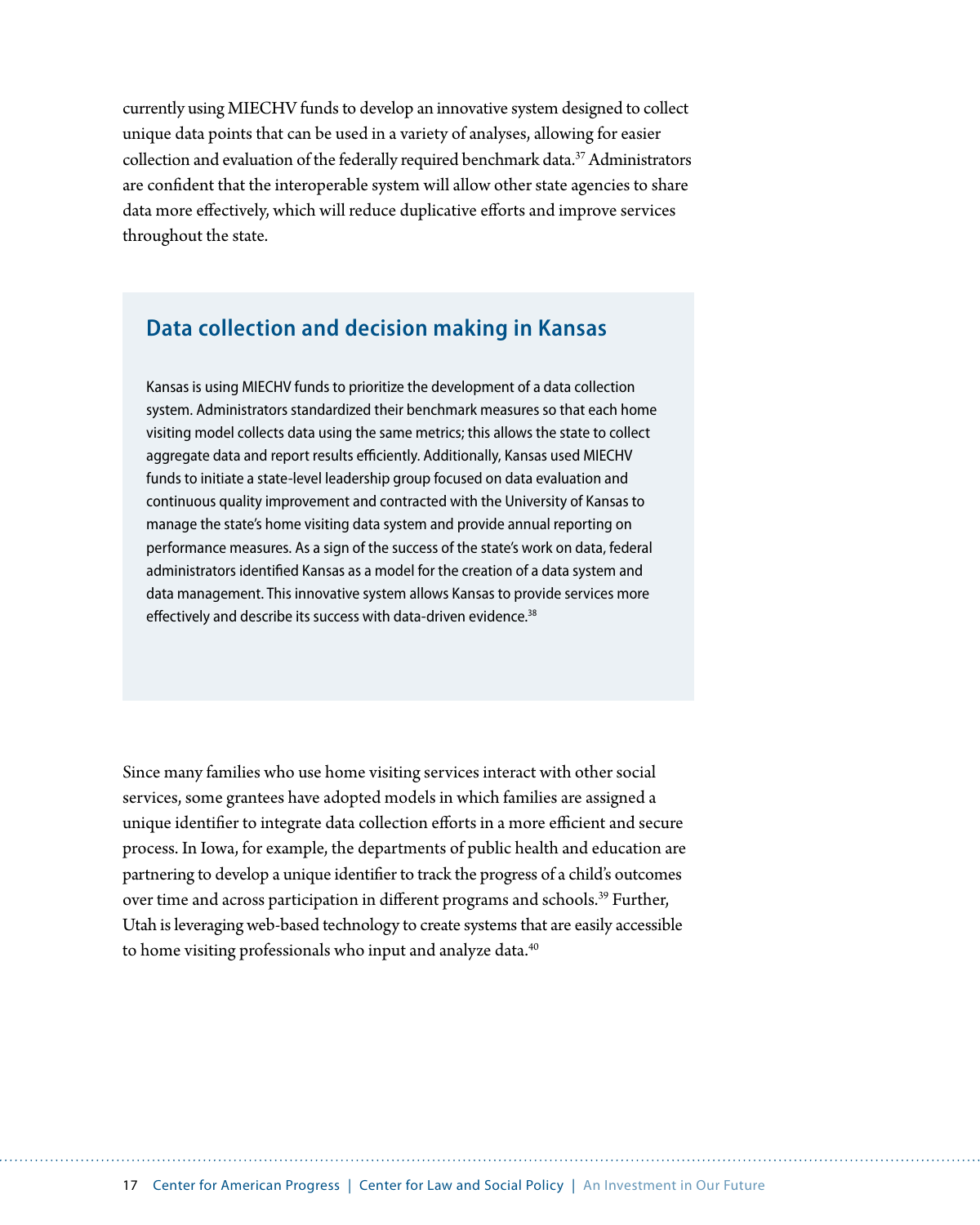### *Data training and capacity building*

For many grantees, incorporating extensive data collection and management processes was beyond the administrative and program capacity of the administering offices prior to MIECHV. In order to fulfill the legislative requirements of the grant and to utilize or develop the best resources for establishing effective data systems, many grantees are offering training or professional-development opportunities specifically targeted at data proficiency. For example, administrators in Colorado developed workshops to provide information and resources for collecting and working with data and to help participants understand the importance of using data to provide effective services.<sup>41</sup> Other grantees use MIECHV funds to hire staff or to contract with local experts at universities or private firms to support their data work. Funding used to develop data systems has stimulated innovation and collaboration and encouraged professional development.

#### Collaboration

Many grantees highlight collaboration among early childhood providers as a success of MIECHV and a key component of efficiently and effectively developing a system of home visiting services using MIECHV dollars. Bringing administrators from different service areas to the same table allows MIECHV grantees to work with other community stakeholders to develop comprehensive plans for serving children and families.

Collaboration also poses challenges for grantees: Administrators identify communication and collaboration on the state and local levels as opportunities for ongoing work and improvement. However, early success in overcoming this challenge is being realized by grantees at both the program and state levels. At the program level, collaboration succeeded when home visiting programs connected with one another to build a cohesive home visiting system, as well as to coordinate with the broader systems of early childhood services. In Michigan, for example, the state had an existing home visiting infrastructure prior to MIECHV funding, but the programs were not well connected to each other or to the broader community of early childhood services.<sup>42</sup> Michigan's MIECHV work is guided by an interdepartmental team at the state level and by local home visiting leadership groups that are part of Great Start Collaborative bodies at the local level.<sup>43</sup>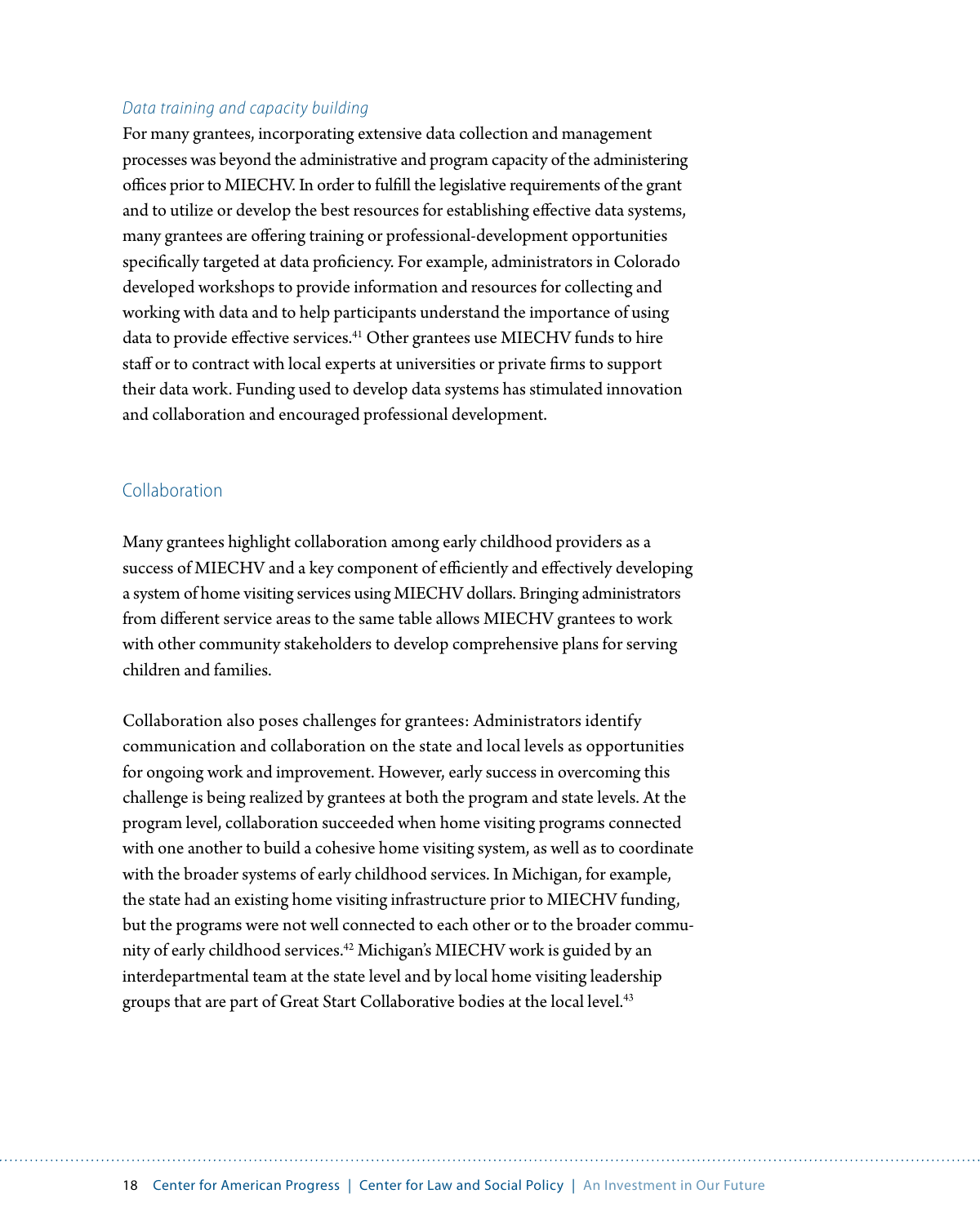At the state level, many grantees work with multiple agencies to collaborate around the implementation of their MIECHV program in a variety of ways, such as by submitting a joint grant application or learning about the agencies' roles in improving the well-being of the children that the programs serve. The formalized interagency agreements created in New Jersey allow administrators to integrate home visiting with early childhood and family support services.<sup>44</sup> This helps the staff overcome many bureaucratic challenges and create a structure for communication and collaboration. This type of state-level collaboration ensures that resources are not wasted on unnecessary processes or duplicative efforts across agencies, which allows more resources to support direct services for children and families.

#### Centralized intake systems

To streamline the process of connecting families with home visiting services, grantees use MIECHV to create centralized intake systems—also referred to as coordinated intake systems—which are a collaborative approach to engaging, recruiting, and enrolling families in home visiting across programs and organizations. These systems screen families who are referred for services at a single entry point and connect them to the most appropriate support services based on their specific needs, the capacity of the service providers, and the enrollment requirements for programs. Many grantees highlight their centralized or coordinated intake systems as an essential component to their state home visiting infrastructure and MIECHV as the primary funding source used to create their centralized intake systems.

Centralized intake systems help programs better identify and serve at-risk populations by connecting families to the home visiting model that will best meet their needs. These systems reduce the duplication of services, help grantees and local communities identify gaps in services, and allow home visiting programs to achieve greater capacity by focusing on providing services and spending less time and resources conducting extensive outreach. Some states' centralized intake systems include multiple early childhood programs or other social service providers. With the referral system streamlined, families are also more easily connected to home visiting programs and other services available in the community, such as mental health treatment, substance abuse treatment, public schools, and recreational activities and centers.

Centralized intake systems can be coordinated at either the state or local level and administered by a government agency or community nonprofit organization.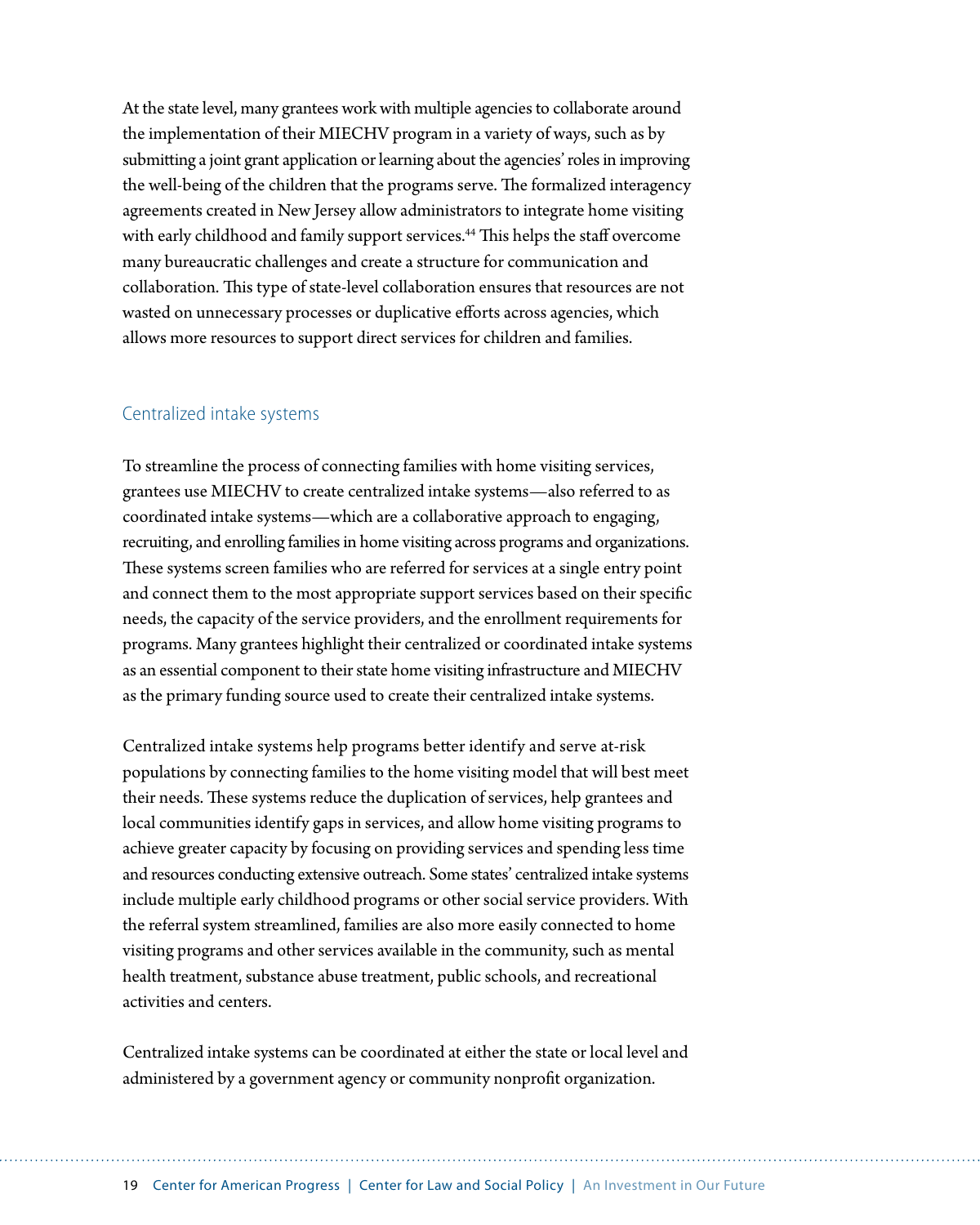# **The importance of centralized intake systems**

**Michigan** used MIECHV funds to pilot the use of home visiting hubs around the state, which serve as centralized access points for families to find local home visiting services. Hubs allow for more streamlined service delivery and coordinated outreach to high-risk communities. Administrators are currently working with community partners at the local level to support the planning and implementation process.<sup>45</sup>

In **New Jersey**, administrators used MIECHV to expand the state's existing centralized intake system for home visiting and other services, which will operate in all of the state's 21 counties. The locally driven system utilizes a single point of entry that allows the county-based coordinators to provide families with easy access to information, eligibility, assessment, and referrals to family support services. The screening tools that have been created allow families to be referred to the most appropriate programs and services and have helped the state use its limited resources effectively.<sup>46</sup>

In **Texas**, MIECHV-funded community early childhood coalitions are focusing on integrating local family support services. Each community coalition chose multiple evidence-based home visiting models based on the needs of the communities. Therefore, to effectively manage services among different home visiting programs, each community coalition created a local centralized intake system.<sup>47</sup>

Promotion of evidence-based policy, continuous quality improvement, and evaluation

MIECHV puts a high value on evidence-based programs, requiring that grantees spend a majority of funds on programs with proven effectiveness. This ensures that MIECHV funding supports programs that have the best chance of reaching positive outcomes for children and families so long as the models continue to be implemented with fidelity, according to the model's design. It is particularly important that implementation is done with fidelity to ensure that replicated models are able to produce outcomes similar to those realized by the evaluated models. Prior to MIECHV, many grantees did not systematically use multiple evidence-based models within their home visiting programs. The ability to not only add additional evidence-based models, but also expand the reach of those existing models has been described by grantees as a success of MIECHV and a great benefit to the children and families they are able to serve.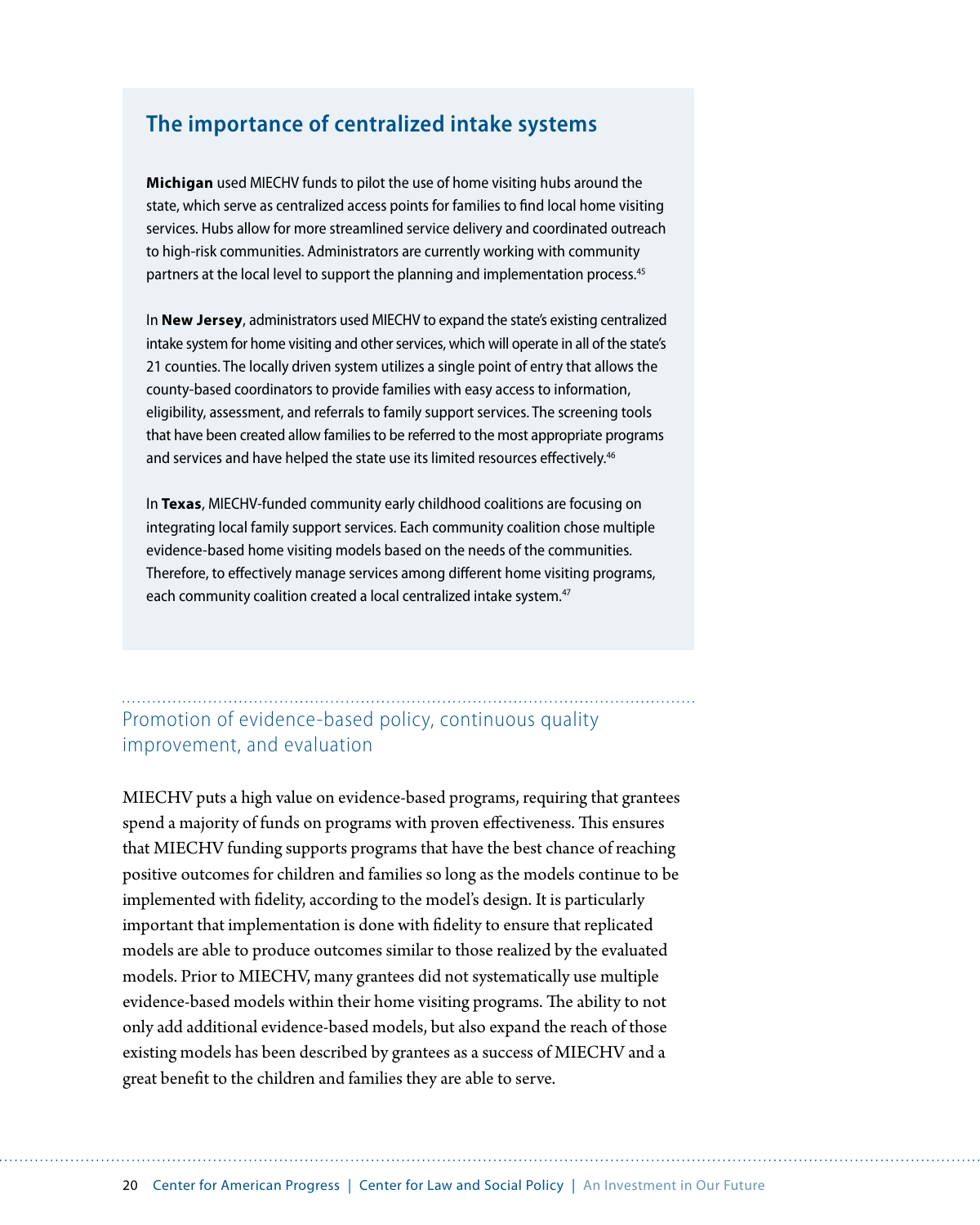### **TABLE 1 Grantees use a variety of models to meet community needs**

MIECHV-funded evidence-based home visiting models used by state and tribal grantees

| <b>State</b>                                            | <b>Early Head</b><br><b>Start-Home</b><br><b>Visiting</b> | <b>Family</b><br>Check-Up | <b>Healthy</b><br><b>Families</b><br><b>America</b> | <b>Healthy</b><br><b>Steps</b> | <b>Home Instruction</b><br>for Parents of Pre-<br>school Youngsters | <b>Nurse</b><br><b>Family</b><br>Partnership | <b>Parents</b><br>as<br><b>Teachers</b> |
|---------------------------------------------------------|-----------------------------------------------------------|---------------------------|-----------------------------------------------------|--------------------------------|---------------------------------------------------------------------|----------------------------------------------|-----------------------------------------|
| California                                              |                                                           |                           | $\checkmark$                                        |                                |                                                                     | $\checkmark$                                 |                                         |
| Colorado                                                |                                                           |                           |                                                     | $\checkmark$                   | $\checkmark$                                                        | $\boldsymbol{\mathcal{U}}$                   | $\checkmark$                            |
| lowa                                                    | $\checkmark$                                              |                           | $\checkmark$                                        |                                |                                                                     | $\checkmark$                                 |                                         |
| Kansas                                                  | $\checkmark$                                              |                           | $\checkmark$                                        |                                |                                                                     |                                              | $\checkmark$                            |
| Kentucky                                                |                                                           |                           | $\checkmark$                                        |                                |                                                                     |                                              |                                         |
| Louisiana                                               |                                                           |                           |                                                     |                                |                                                                     | $\checkmark$                                 | $\checkmark$                            |
| Massachusetts                                           | $\checkmark$                                              |                           | $\checkmark$                                        | $\checkmark$                   |                                                                     |                                              | $\checkmark$                            |
| Michigan                                                | $\checkmark$                                              |                           | $\checkmark$                                        |                                |                                                                     | $\checkmark$                                 |                                         |
| Native American Professional<br><b>Parent Resources</b> |                                                           |                           |                                                     |                                |                                                                     |                                              | $\checkmark$                            |
| New Jersey                                              |                                                           |                           | $\checkmark$                                        |                                | $\checkmark$                                                        | $\checkmark$                                 | $\boldsymbol{\mathcal{U}}$              |
| <b>New Mexico</b>                                       |                                                           |                           |                                                     |                                |                                                                     | $\checkmark$                                 | $\checkmark$                            |
| New York                                                |                                                           |                           | $\checkmark$                                        |                                |                                                                     | V                                            |                                         |
| North Carolina                                          |                                                           |                           | $\checkmark$                                        |                                |                                                                     | $\checkmark$                                 |                                         |
| Ohio*                                                   |                                                           |                           | $\checkmark$                                        |                                |                                                                     | $\boldsymbol{\mathcal{U}}$                   |                                         |
| Oregon                                                  | $\checkmark$                                              |                           | $\checkmark$                                        |                                |                                                                     | V                                            |                                         |
| Pennsylvania                                            | $\checkmark$                                              |                           | $\checkmark$                                        |                                |                                                                     | $\checkmark$                                 | $\checkmark$                            |
| South Carolina                                          |                                                           | $\checkmark$              | $\checkmark$                                        | $\checkmark$                   |                                                                     | $\checkmark$                                 | $\checkmark$                            |
| South Puget Intertribal<br><b>Planning Agency</b>       |                                                           |                           |                                                     |                                |                                                                     |                                              | V                                       |
| Texas                                                   | $\checkmark$                                              |                           |                                                     |                                | $\checkmark$                                                        | $\checkmark$                                 | $\checkmark$                            |
| Utah                                                    |                                                           |                           |                                                     |                                |                                                                     | V                                            | $\checkmark$                            |
| Washington                                              |                                                           |                           |                                                     |                                |                                                                     | V                                            | $\checkmark$                            |
| Wisconsin                                               | $\checkmark$                                              |                           | $\checkmark$                                        |                                |                                                                     | V                                            | V                                       |

Source: Authors' interviews with MIECHV administrators.

*\*Correction, March 30, 2015:* This figure has been corrected to more accurately list the MIEHCV-funded home visiting models in Ohio.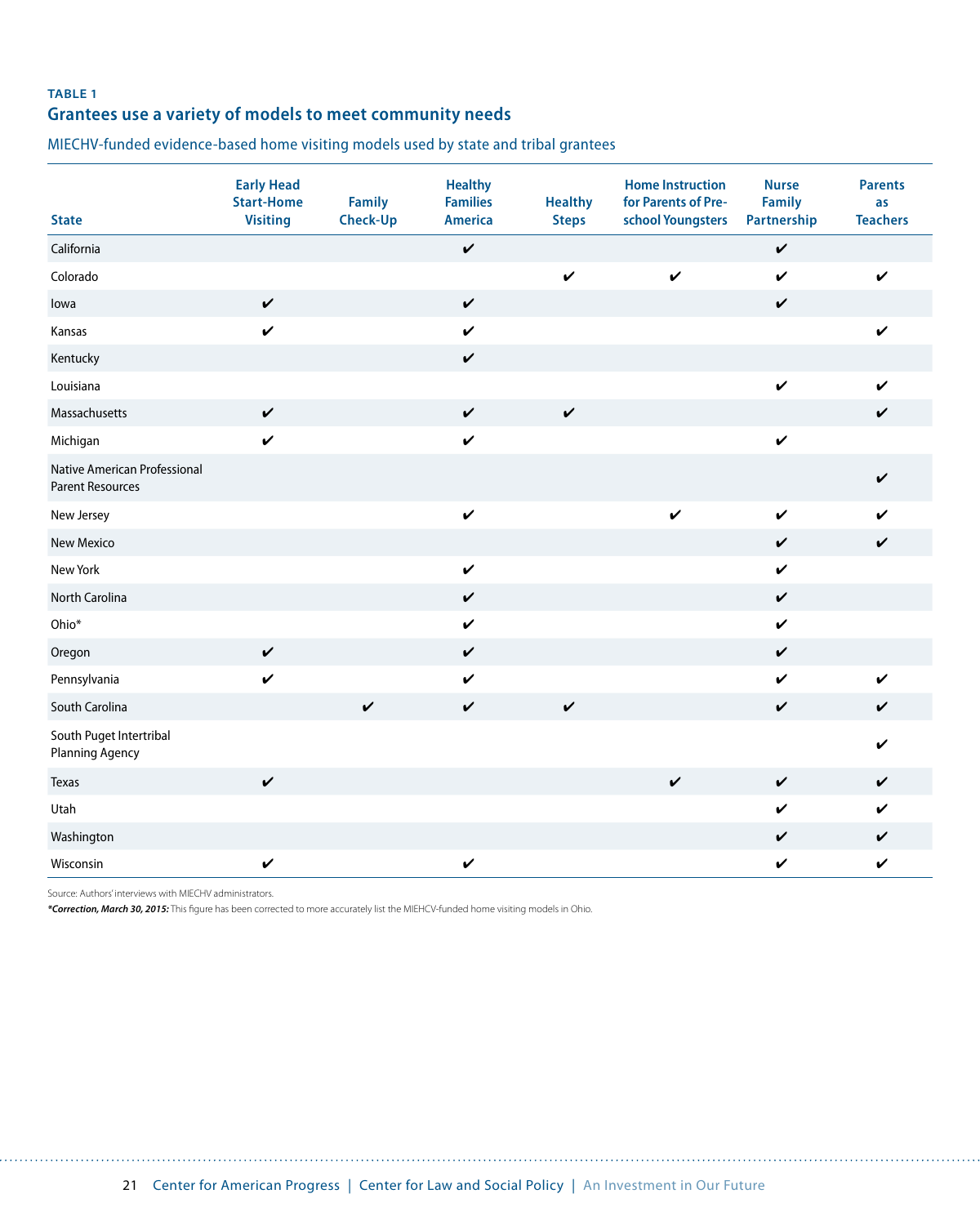#### Continuous quality improvement

To guarantee that evidence-based models are being implemented with fidelity and produce the intended outcomes for children and families, grantees are developing innovative strategies for using data to inform ongoing improvements to their home visiting systems and services. Many grantees highlight CQI efforts—a data-driven approach to improving home visiting services—as a particularly useful strategy for assessing and correcting issues related to the implementation or expansion of home visiting systems.

# **CQI process and fidelity monitoring**

**Michigan:** Administrators directed a significant amount of their MIECHV efforts toward creating a robust CQI process, which includes establishing state and local CQI teams and utilizes a "plan, do, study, act" cycle to continually assess and work toward effective change. The state also provides training to home visiting programs to assist with their participation in CQI teams. Quarterly, administrators work with the Michigan Public Health Institute to evaluate data, track progress, and find areas for improvement. Michigan is conducting studies across models to identify the primary components of fidelity in order to monitor program quality and improve implementation.<sup>48</sup>

**North Carolina:** North Carolina partnered with the National Implementation Research Network, or NIRN, at the University of North Carolina at Chapel Hill to help implement best practices and processes aimed at improving outcomes for participants in evidence-based home visiting programs. For example, NIRN worked with individual home visiting sites during the installation and implementation of new home visiting programs. This helped sites keep families engaged throughout the program, leading to low turnover rates and better outcomes. State administrators said that this partnership was a key strategy to ramp up services and build infrastructure effectively in a short period of time.<sup>49</sup>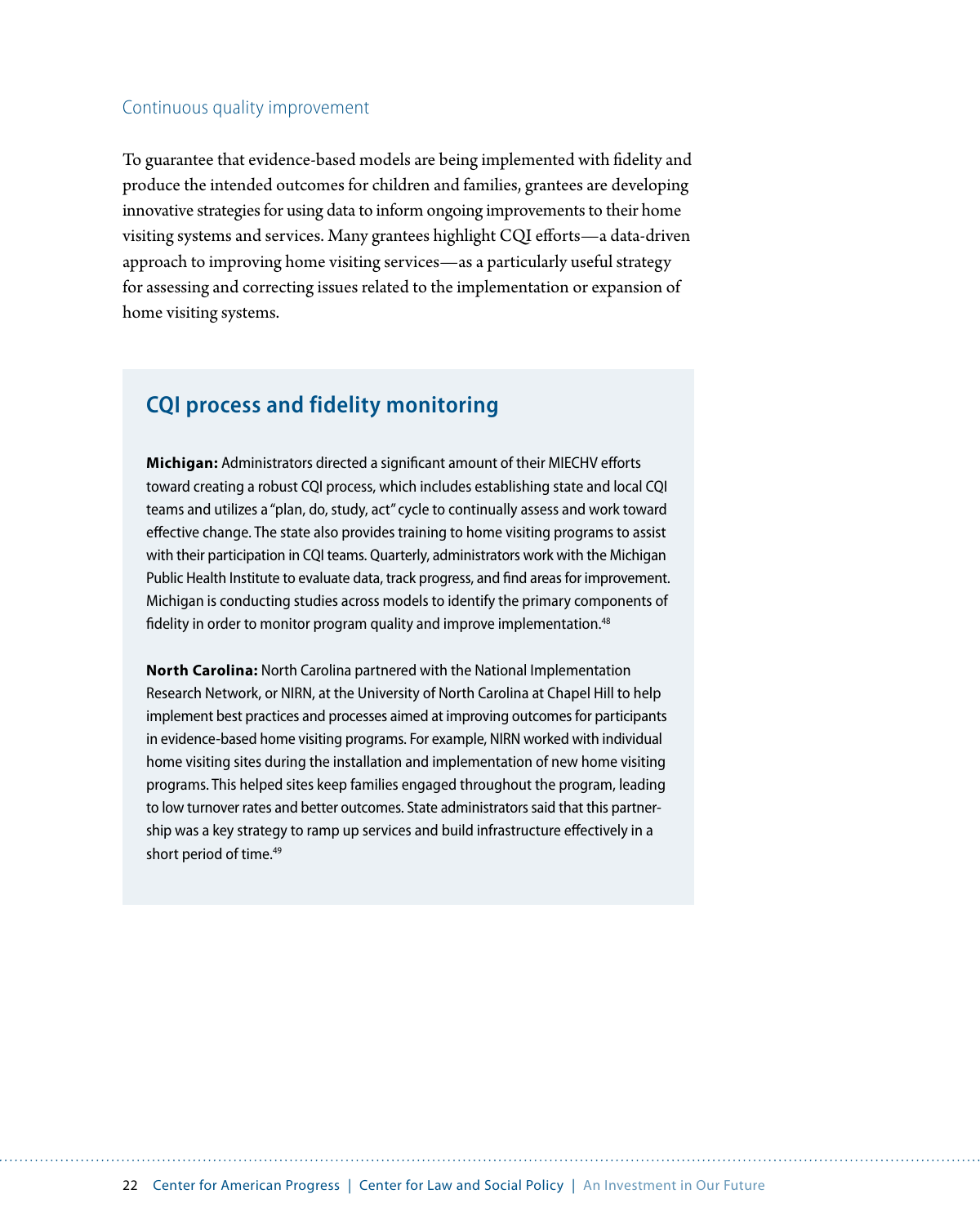### Evaluation and monitoring

Grantees are using MIECHV funding to evaluate different components of their home visiting programs, including the design, implementation, delivery of services, and different home visiting models. For states and tribal organizations implementing promising practices, grantees are collecting data to be used for rigorous evaluation of innovative home visiting models that do not currently meet the evidence threshold. Massachusetts is piloting and evaluating its universal one-time visit service called Welcome Family.<sup>50</sup> Similarly, some grantees have used MIECHV funds to analyze their systems-building initiatives in order to identify which strategies are effective. Colorado administrators incorporated the use of a data analysis software program into their CQI activities and evaluation methods for local communities. The software collects, analyzes, and interprets data to support better collaboration within networks.<sup>51</sup> In Pennsylvania, administrators implemented an enrollment monitoring and accountability system in which program sites are required to maintain 95 percent or higher enrollment, based on their identified capacity, and state administrators work with sites that are unable to meet the requirement to improve enrollment.<sup>52</sup> This type of ongoing evaluation, monitoring, and improvement contributes to the overall effectiveness of home visiting programs and helps to ensure that MIECHV resources are directed to the most vulnerable populations and adequately meeting their needs.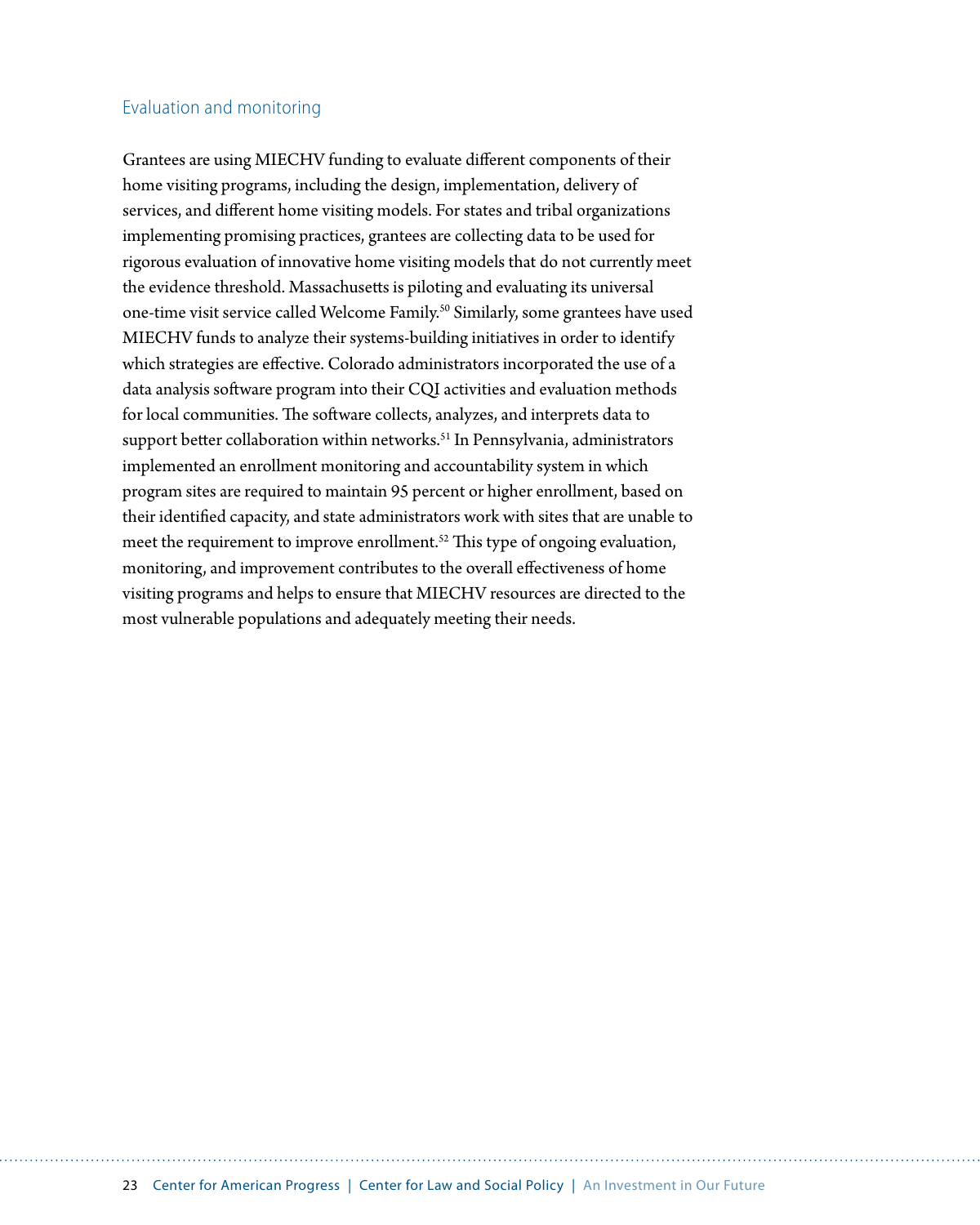# <span id="page-26-0"></span>Innovation

Interviews with grantees revealed a broad range of innovation as a result of the MIECHV program. Grantees utilized funds to establish many unique and interesting enhancements, programs, and initiatives related to service delivery, systems development, training, incorporation of technology, and more. Some grantees created innovative methods to address maternal mental health concerns while others piloted initiatives to provide universal home visiting. Regardless of what innovation the grantees established, it is clear that the MIECHV funds played a critical role in developing many of the components of grantees' home visiting systems that have helped them create sustainable infrastructure and serve vulnerable families. While many states and tribal organizations shared multiple innovations, the text box below highlights a snapshot of the vast array of innovation across grantees.

#### **Iowa: Virtual home visitor system**

Iowa hired a contractor to replicate a home visit virtually. The goal of this system is to reach expectant and new families who are above income eligibility for in-home services but would still benefit from home visiting services. Families are asked to complete online assessments to evaluate their needs, and then the program provides them with a unique, individualized lesson plan to complete in their home.<sup>53</sup>

#### **Kansas: Team for Infants Endangered by Substance Abuse**\*

The Team for Infants Endangered by Substance Abuse, or TIES, program was established at Children's Mercy Hospital in Kansas City, Missouri, and provides family support and parent resource specialists to expectant mothers and mothers with an identified substance abuse problem who have children up to age 6 months. MIECHV funding allowed Kansas administrators to expand TIES services to Kansas City, Kansas, and support ongoing evaluations of TIES that will move the program closer to becoming an evidence-based home visiting model.<sup>54</sup>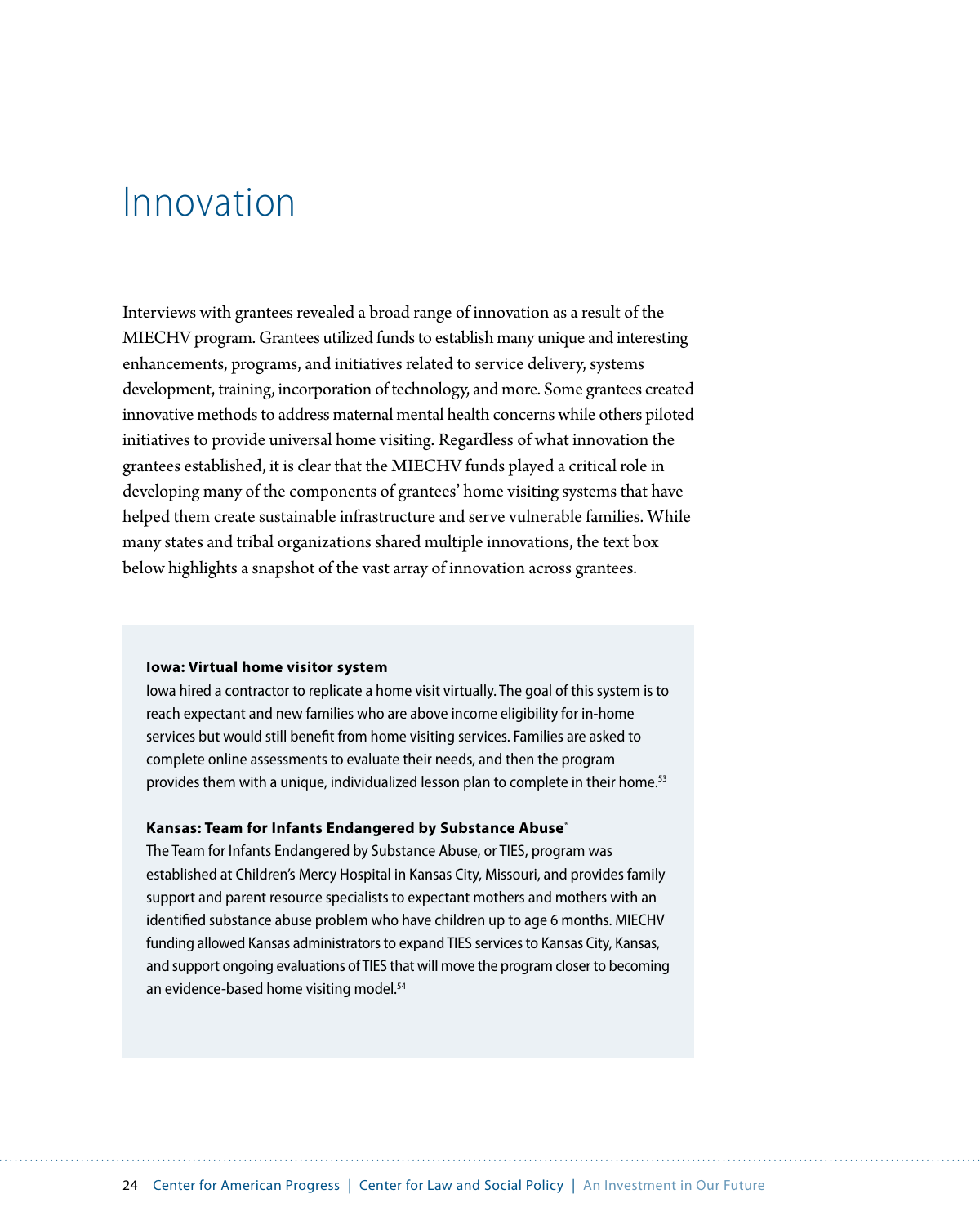#### **Kentucky: In-home depression treatment**

State administrators chose to implement the Moving Beyond Depression, or MBD, program, which offers in-home cognitive-behavioral therapy. The program was developed by the Cincinnati Children's Hospital and is an evidence-based approach to integrate depression treatment into ongoing home visiting programs. With these services now offered to mothers within the home, MBD alleviates much of the stigma regarding mental health and provides convenient access to depression treatment for mothers.<sup>55</sup>

#### **Massachusetts: Universal, one-time home visit program**\*

Massachusetts directed a portion of its MIECHV funds to designing, implementing, and evaluating Welcome Family, an innovative systems-building program created in Massachusetts to provide a universal one-time home visit to all new mothers. In a very short timeframe, Massachusetts was able to create and scale up Welcome Family to serve families in four of the MIECHV communities with the goal of expanding statewide. A rigorous evaluation of the implementation and effectiveness of the pilot is currently underway.<sup>56</sup>

#### **NAPPR: Circle of Security**

NAPPR serves a population that has experienced historical trauma and violence. To interrupt the effects of this trauma, administrators implemented Circle of Security, a visual-based early intervention used to help parents create secure attachments with their children. As parents learn the skills to recognize and respond sensitively to their child's needs, problematic attachment patterns typically diminish or disappear, allowing children to form healthy relationships throughout their lives.<sup>57</sup>

#### **Wisconsin: Program-refuser survey**

Wisconsin's MIECHV evaluation included a unique survey of families who refused to accept home visiting services. The results of this survey were analyzed to understand why potential clients chose not to participate in the program. Trends in the results improved the state's outreach and engagement strategies. Administrators hope to identify any differences between those who choose not to enroll in services and those who do in order to determine ways to increase enrollment.<sup>58</sup>

\* Promising practice initiative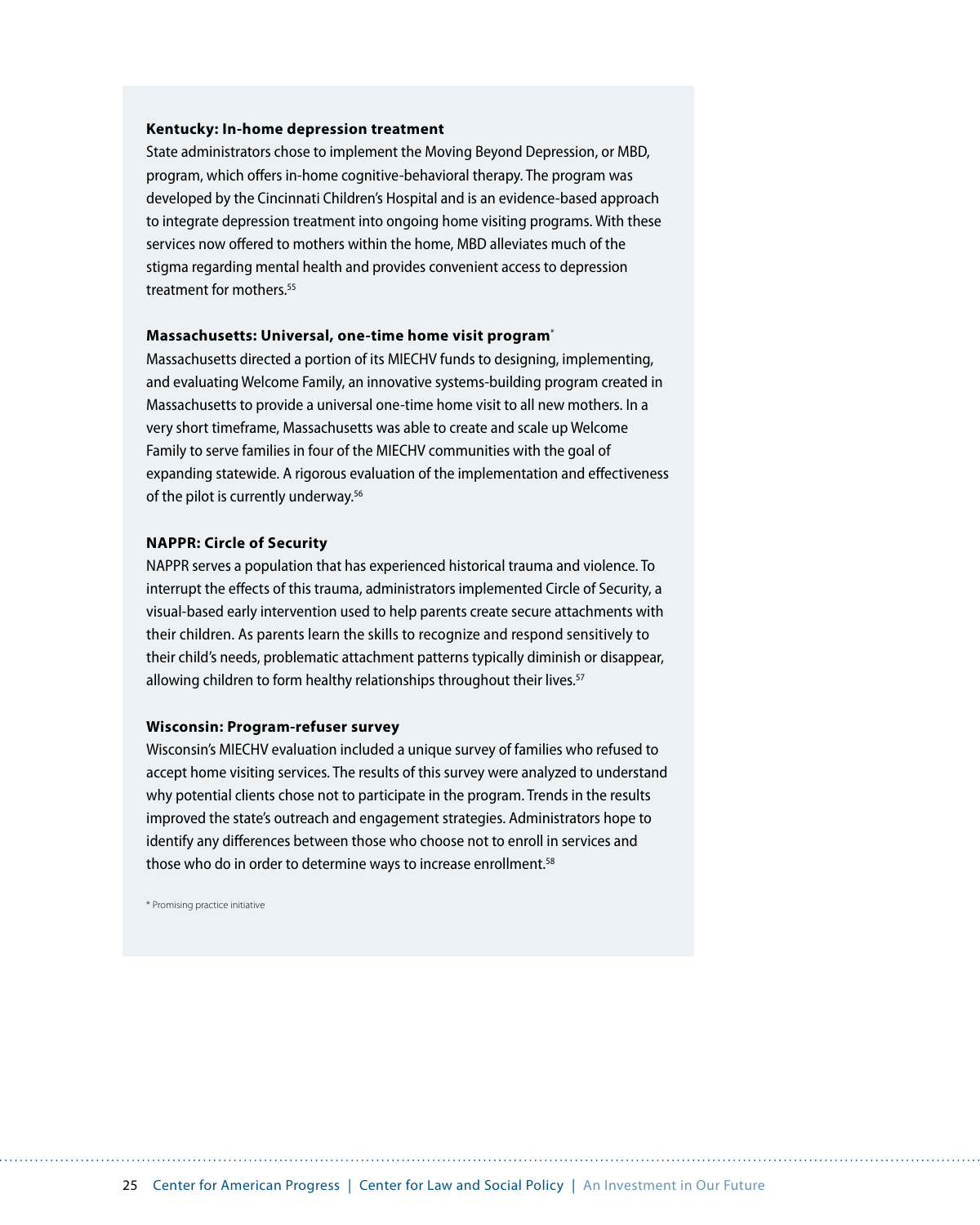# <span id="page-28-0"></span>**Challenges**

While every state recognized the tremendous value that MIECHV added to support infrastructures for home visiting services, the implementation process has not been without challenges. Grantees often ran into roadblocks, such as the timing of grant deadlines and data reporting or developing relationships to strengthen systems building. However, in the process of working through such issues, grantees have identified knowledge gains and opportunities for ongoing improvement.

# Rapid development and implementation timeline

Many state administrators noted that the quick timeline for program expansion was a challenge. The one-year planning period and two-year spending authority for state grant awards make it difficult to thoroughly conduct program planning activities, execute contracts, form coalitions, select multiple models, and train staff while also expanding services to additional families. Many communities were implementing new home visiting models and needed to create the infrastructure to support the programs from scratch. Additionally, the expectation for rapid delivery of new services was particularly challenging for staff who were hired as a result of MIECHV. Administrators also stated that it was difficult to build the internal infrastructure while administering services. Additionally, the process of scaling up local programs with fidelity to the national models took significant planning and resources.

Administrators stated that more time to focus on start-up activities, infrastructure, capacity building, and staff training would have been beneficial prior to beginning service delivery. Grantees also found success in strategies in which they relied on existing partnerships to identify communities in need and conduct outreach, which helped them expand services quickly.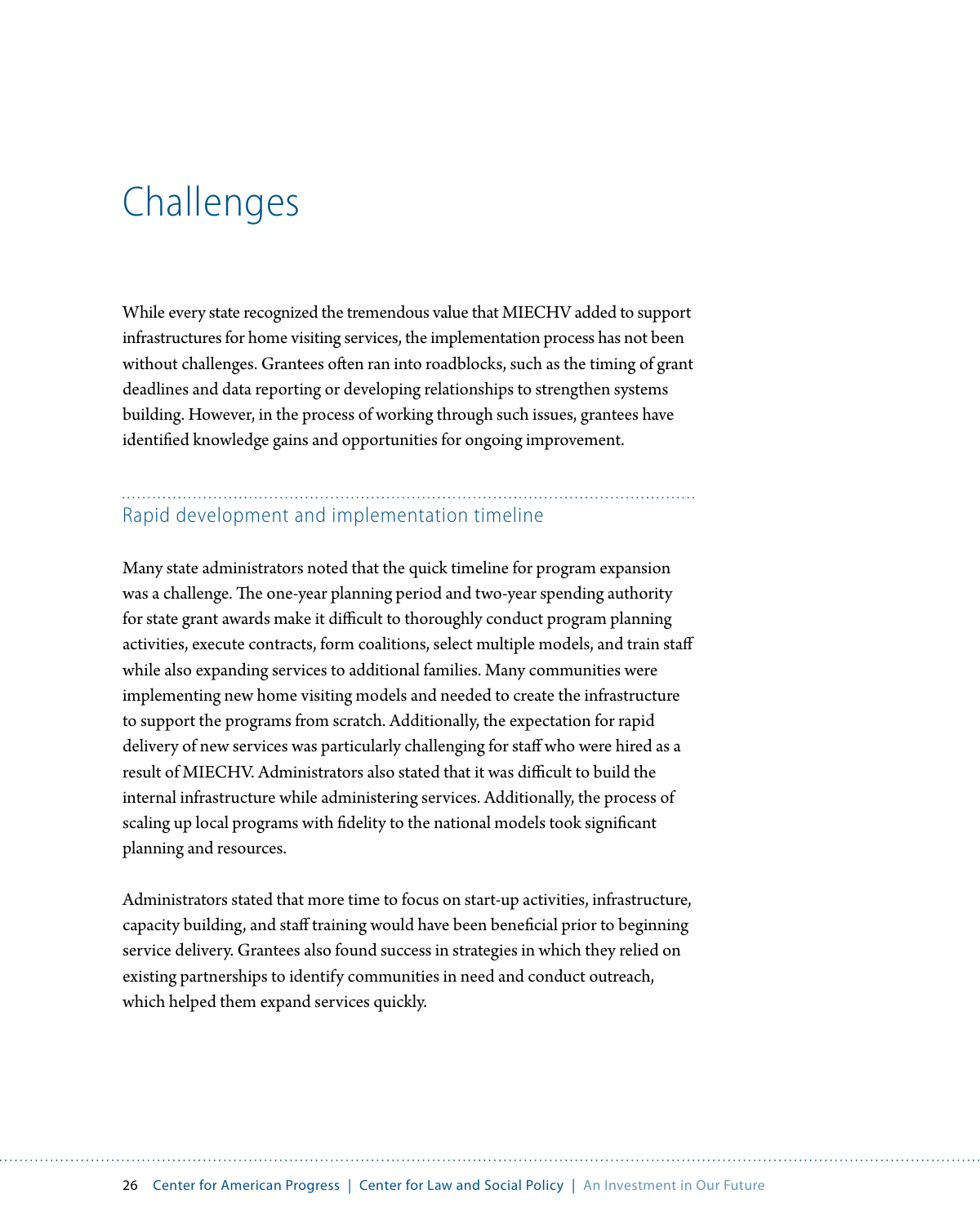# Benchmarks and reporting requirements

Choosing and establishing measurable data benchmarks, as mandated by the grant terms, was a complex process. Identifying and implementing the benchmark measures and data collection process required significant time and resources, particularly due to the number of federally mandated constructs. Some administrators identified the volume of data collection and reporting as a significant burden.

However, grantees recognized that these data are also a valuable asset. Having measurable evidence of the effectiveness of MIECHV allows grantees to tell a more complete story of how services are improving the lives of families in at-risk communities throughout the country. Similarly, having robust data available to track progress allows grantees to continually monitor outcomes and identify areas for program improvement.

## Sustainability

Uncertainty about the sustainability of MIECHV funds has made it difficult for states to plan for ongoing expansion of home visiting services and continued development of their home visiting and early childhood systems. The current funds are set to expire in March 2015.<sup>59</sup> Without further investment from the federal government, many grantees will be left with gaps in funding. Conversations with administrators highlighted the vast differences among grantees in access to resources. For some grantees, MIECHV is the only source of funding for home visiting, whereas other grantees have significant state general revenue or philanthropic support. Yet all administrators explained that if funding for MIECHV is not extended, the results would be significant. Impacts on the ground would range from the dismantling of statewide infrastructures, reduction of staff positions and job loss, and, for most grantees, decreased service capacity and limits to the number of children and families who could access home visiting services.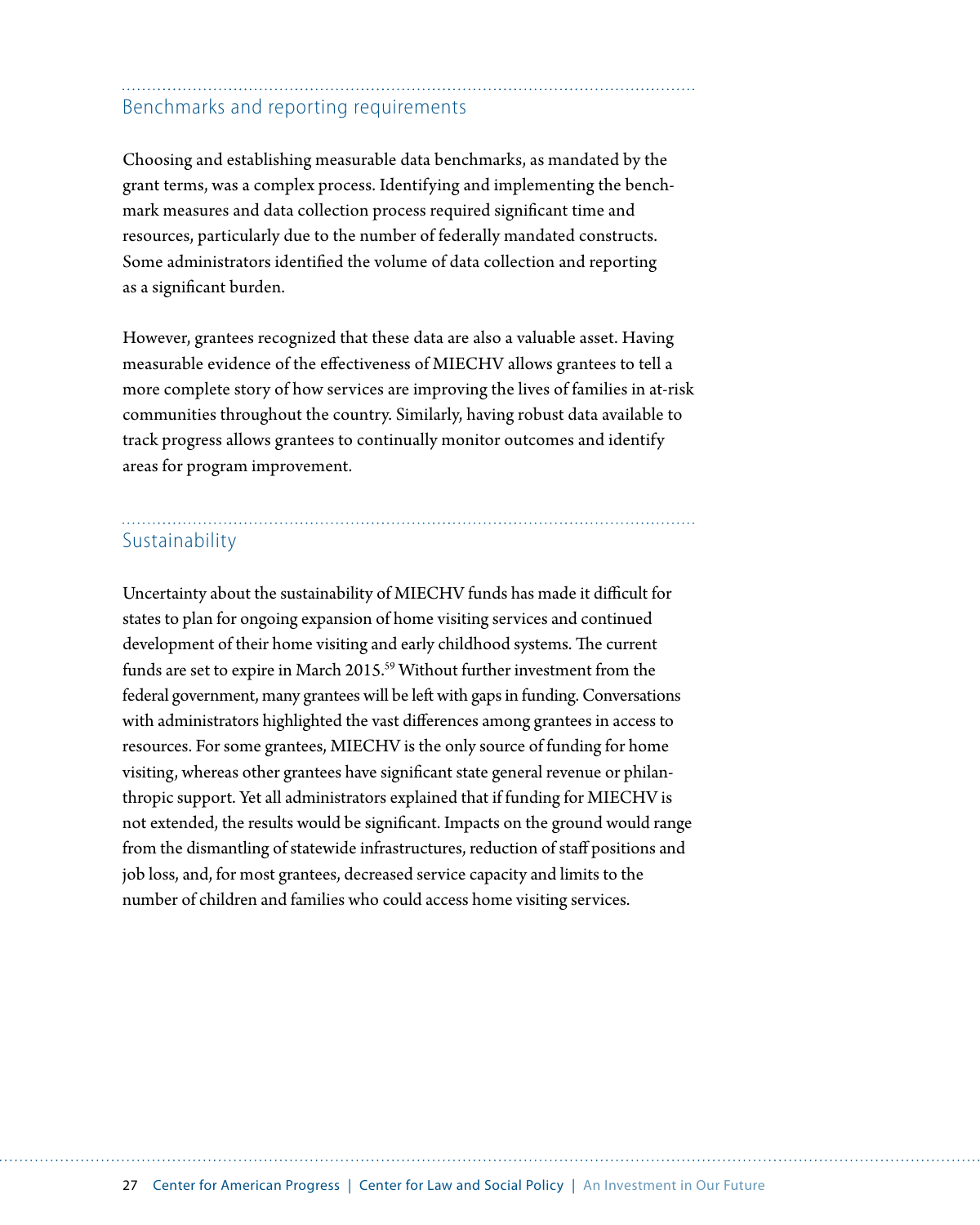Even if funding ultimately continues for the program, operating with a likely series of short-term extensions poses its own challenges. When administrators do not know if the program will exist in the long term, they are less likely to engage in forward-thinking strategic planning that successful program delivery requires, including building relationships and partnerships, investing in staff skills and professional development, and continuing to play a major role in early childhood systems building. Furthermore, state and tribal grantees expressed that they are unable to meet the need for services in all of their communities at current funding levels. In order to fulfill this unmet need, states and tribal organizations need additional, sustainable funding to expand services to new communities or other underserved populations.

Many grantees are working to identify alternate strategies to sustain their home visiting programs. Some grantees are building relationships with potential philanthropic partners or working with state-level elected leaders to increase local investments. However, considering the tremendous state-level work and expanded access to home visiting that MIECHV has provided, continuing MIECHV funding is seen as a critical step to sustain the gains made thus far in the program.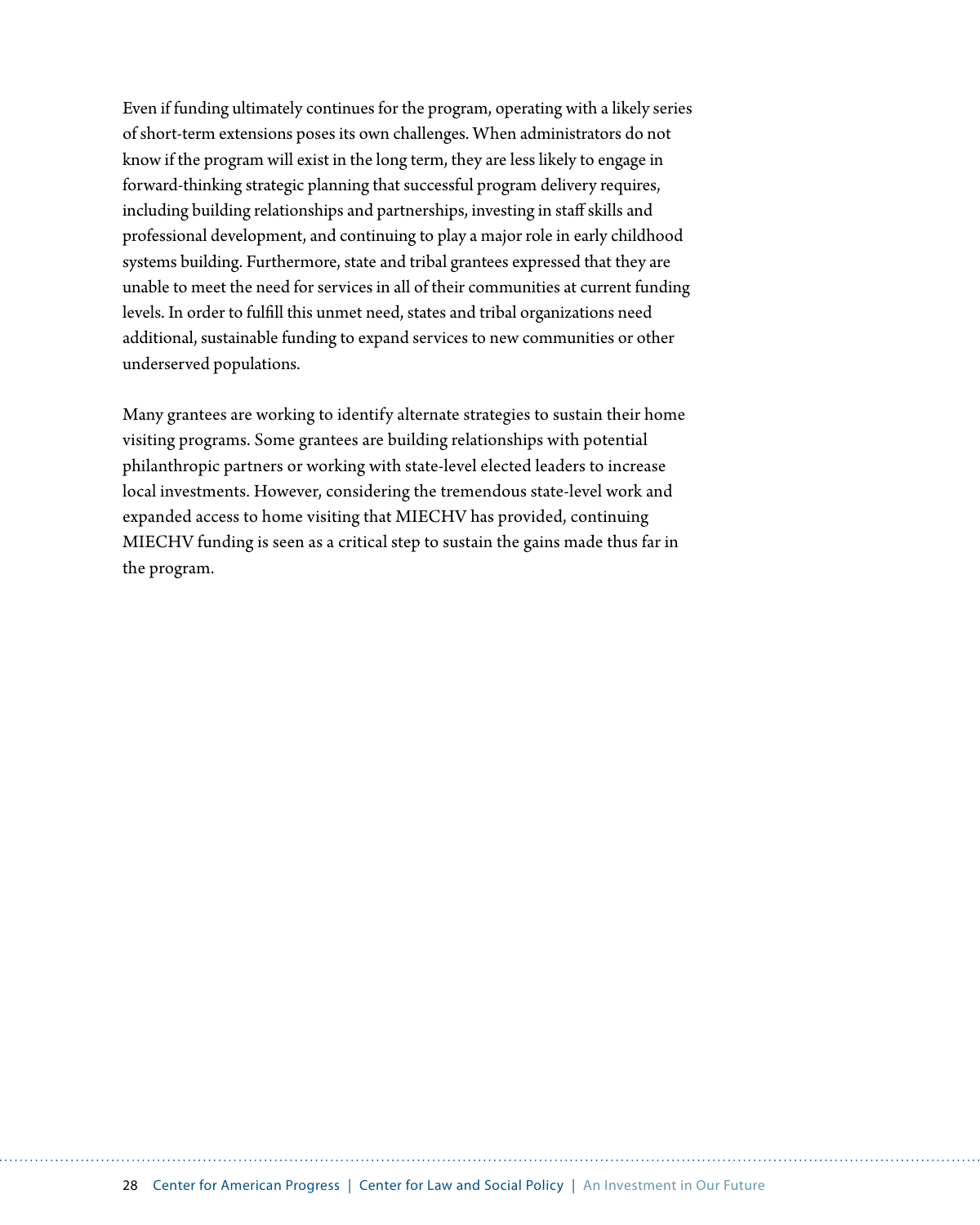# <span id="page-31-0"></span>Looking to the future

The MIECHV program has provided grantees with the opportunity to build the foundation of cohesive, statewide systems of evidence-based home visiting. Many states are looking to the future and planning further expansion of home visiting programs to reach more families with the most effective services.

Grantees highlighted the importance of continued collaboration and communication between the federal government and state administrators and the importance of having a continuous feedback loop, as well as more information sharing among grantees. Given the broad range of innovations and successes grantees have had—and the fact that many states are looking to do similar things—peer-to-peer collaboration will be critically important moving forward.

Securing ongoing funding is a concern for all grantees. A long-term extension or reauthorization of MIECHV with additional resources would allow grantees to continue solidifying the necessary infrastructure for successful home visiting and to expand their programs to serve more vulnerable children and families in their states and communities. It would also ensure that policymakers learn from the national evaluation of MIECHV, which is already underway, as well as state evaluations of promising practices. Without continued funding, the nation will miss out on valuable opportunities to learn from the program and to inform future public investments. Eliminating MIECHV funding, on the other hand, would not only cause children and families to lose services, but also could result in the dismantling of the infrastructure built to date, which would be difficult to sustain in the absence of federal funding.

MIECHV has brought evidence-based home visiting services to more vulnerable children in the most at-risk communities. It has been essential for the development of statewide home visiting systems, with states building the infrastructure needed to support lasting, effective programs. Research validates the notion that home visiting programs can enhance parenting and support young children's early development with long-term outcomes for children and parents, along with significant public cost savings.<sup>60</sup> Congress should continue its commitment to investing in evidence-based home visiting to promote positive outcomes for children, families, and the nation.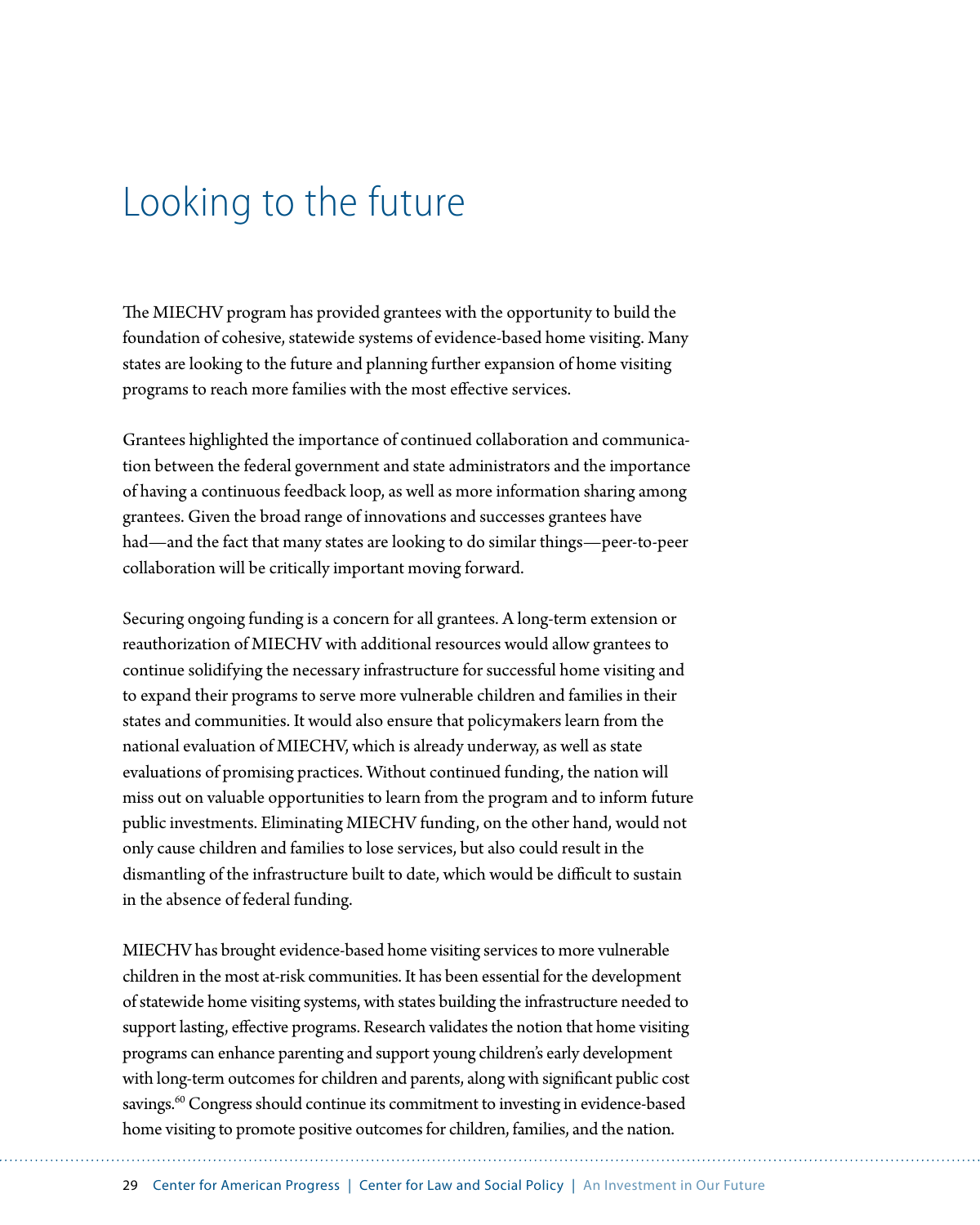# <span id="page-32-0"></span>Methodology

The Center for Law and Social Policy, or CLASP, and the Center for American Progress, or CAP, selected 20 states and two tribal MIECHV grantees to interview based on a variety of factors, including but not limited to size of the state, comparability to other grantees, innovative practices, and geography.<sup>61</sup> For each state or tribe, CLASP and CAP conducted interviews by phone with the administrative MIECHV lead, secondary lead, or other invested party. Interviews were conducted from September 2014 through November 2014 using a consistent protocol. Unless otherwise noted, all information in this paper came from these interviews. Individual profiles for each state and tribal organization interviewed are also available.<sup>62</sup>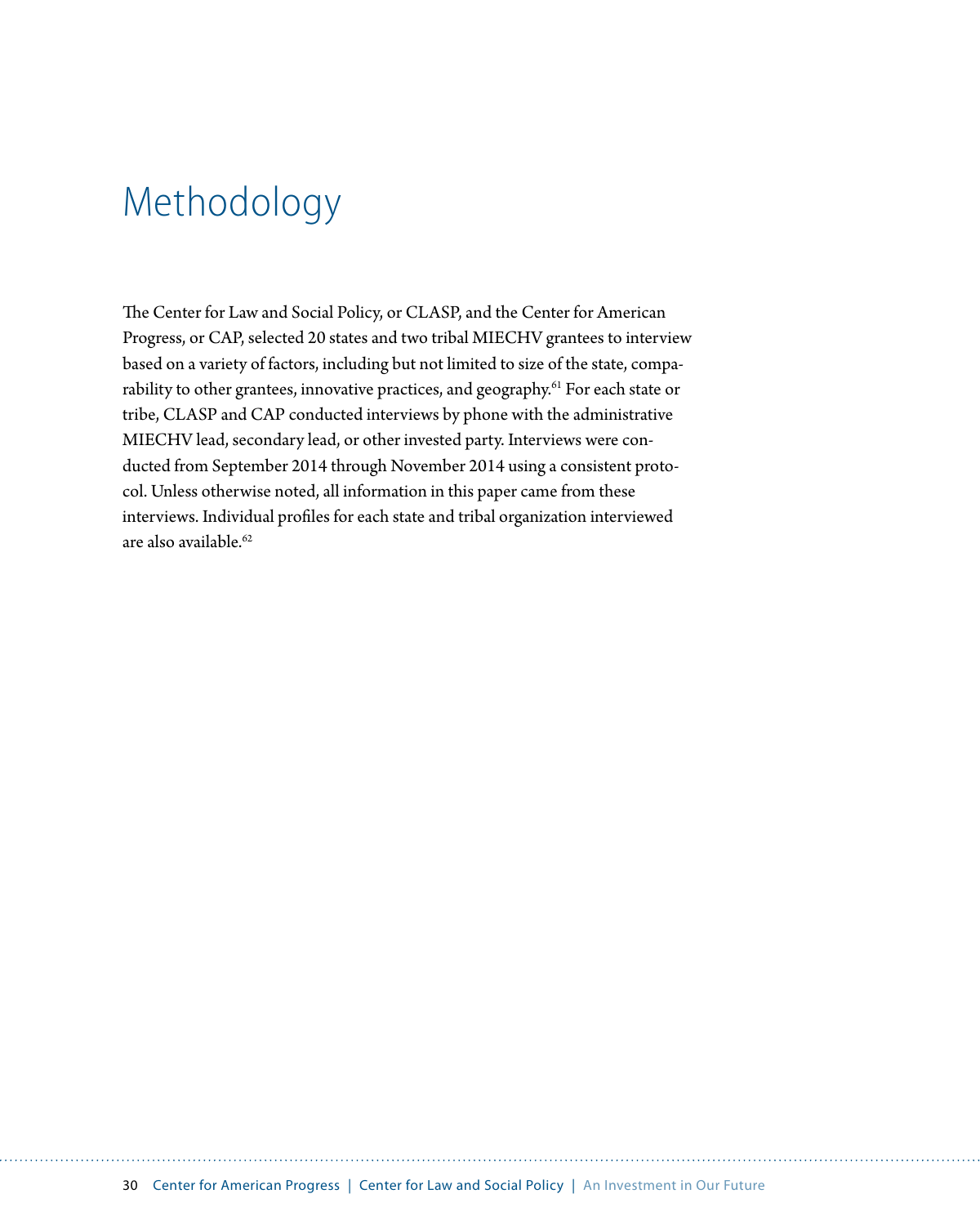# <span id="page-33-0"></span>About the authors

**Stephanie Schmit** is a Senior Policy Analyst with the Child Care and Early Education team and Legislative Coordinator at the Center for Law and Social Policy. Her work is focused on quantitative and qualitative analysis of data, state technical assistance, and federal and state policy analysis. Schmit has expertise in home visiting, data analysis, and state and federal child care and early education policy. Prior to joining CLASP, Schmit worked at the National Center for Parents as Teachers in St. Louis, Missouri, focusing on policy and advocacy for young children. She also previously worked in direct practice doing home visits through an early childhood program in Cincinnati, Ohio.

**Christina Walker** is a Policy Analyst with the Child Care and Early Education team at the Center for Law and Social Policy, where her work is focused on quantitative and qualitative data analysis, technical assistance, research, and policy analysis. Previously, Walker worked at the Pew Charitable Trusts as an associate with the home visiting campaign, where she conducted research for their national data for performance initiative and supported efforts to pass home visiting accountability legislation in states. Walker was also a quality assurance analyst with the D.C. Public Schools Office of Early Childhood Education, managing monitoring efforts related to the Head Start performance standards and working to improve program quality.

**Rachel Herzfeldt-Kamprath** is a Policy Analyst with the Early Childhood Policy team at the Center for American Progress, where her research and analysis contributes to policy development that supports the healthy development of young children. Previously she worked on state-level policy research, advocacy, and community organizing in Minnesota, where her work ranged from issues related to child care and early education funding, abuse and neglect, and poverty to human trafficking and affordable housing.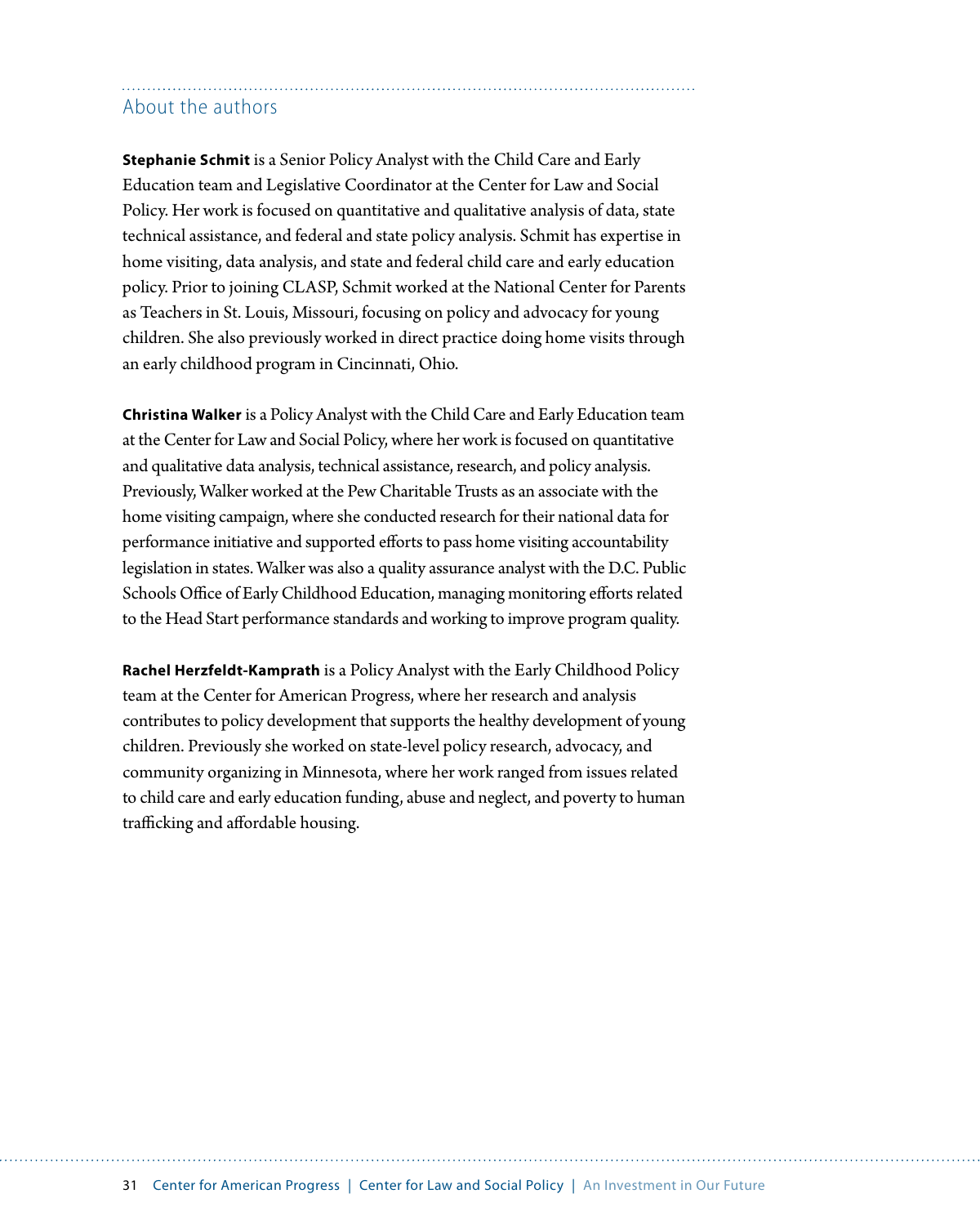# <span id="page-34-0"></span>Acknowledgments

The authors wish to thank Hannah Matthews, Director of Child Care and Early Education at CLASP, and Katie Hamm, Director of Early Childhood Policy at CAP, for their review and comments on earlier drafts of this report; the CLASP and CAP Communications, Editorial, and Art staff for their edits and art design; and Maryam Adamu, Jessica Troe, and Janna Driskel for their assistance throughout this process. The authors would also like to extend a special thank you to the MIECHV administrators for their time and effort in participating in interviews and reviewing profiles.

CLASP would like to thank the following funders for their generous support for this report: Alliance for Early Success, Annie E. Casey Foundation, Early Childhood Funders' Collaborative, The George Gund Foundation, Irving Harris Foundation, JPB Foundation, and W.K. Kellogg Foundation. CAP would like to thank the Irving Harris Foundation and the JPB Foundation for their support, which enabled collaboration on this project. While the authors are grateful for all assistance and funding related to this paper, the authors alone are responsible for its content.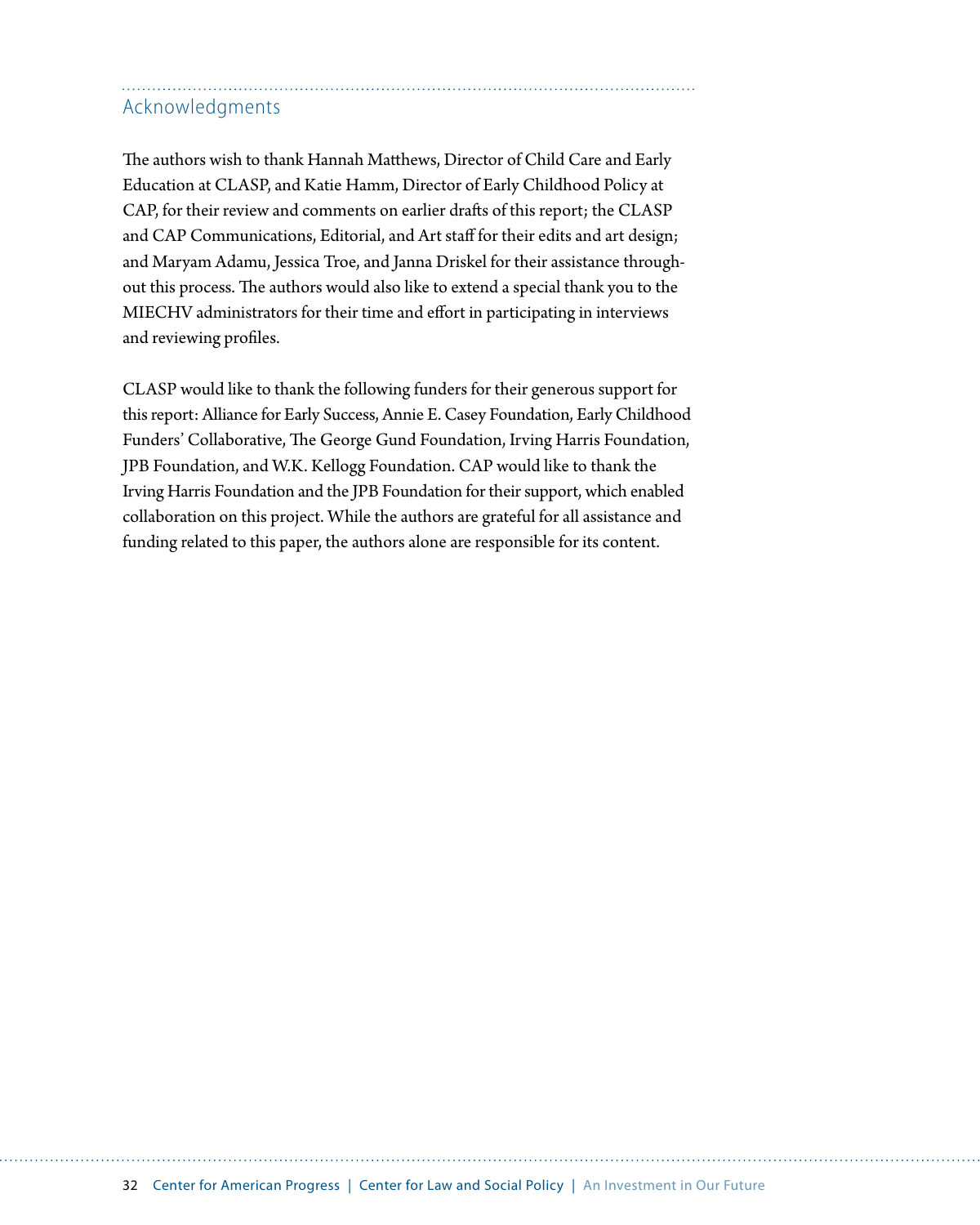## <span id="page-35-0"></span>Endnotes

- 1 Suzanne Leonelli, phone interview with author, Washington, D.C., September 18, 2014.
- 2 U.S. Department of Health and Human Services, "The Maternal, Infant, and Early Childhood Home Visiting Program," available at [http://mchb.hrsa.gov/programs/](http://mchb.hrsa.gov/programs/homevisiting/homevisiting.pdf) [homevisiting/homevisiting.pdf](http://mchb.hrsa.gov/programs/homevisiting/homevisiting.pdf) (last accessed January 2015).
- 3 Stephanie Schmit and others, "Effective, Evidence-Based Home Visiting Programs in Every State at Risk if Congress Does Not Extend Funding" (Washington: Center on Budget and Policy Priorities and Center for Law and Social Policy, 2014), available at [http://www.](http://www.cbpp.org/files/3-10-14hv.pdf) [cbpp.org/files/3-10-14hv.pdf](http://www.cbpp.org/files/3-10-14hv.pdf).
- 4 Ibid.
- 5 U.S. Department of Health and Human Services, "The Maternal, Infant, and Early Childhood Home Visiting Program.
- 6 Ibid.
- 7 Ibid.
- 8 Schmit and others, "Effective, Evidence-Based Home Visiting Programs in Every State at Risk if Congress Does Not Extend Funding."
- 9 MDRC, "MIHOPE Project Description," available at [http://](http://www.mdrc.org/mihope-project-description) [www.mdrc.org/mihope-project-description](http://www.mdrc.org/mihope-project-description) (last accessed January 2015).
- 10 U.S. Department of Health and Human Services, "Home Visiting Programs: Reviewing Evidence of Effectiveness" (2014), available at [http://homvee.acf.hhs.gov/](http://homvee.acf.hhs.gov/HomVEE-Brief2014-13.pdf) [HomVEE-Brief2014-13.pdf](http://homvee.acf.hhs.gov/HomVEE-Brief2014-13.pdf).
- 11 Sarah Avellar and others, "Home Visiting: Evidence of Effectiveness Review" (Washington: Mathematica Policy Research, 2014), available at http://homvee.acf.hhs. gov/HomVEE\_Executive\_Summary\_2013.pdf#exec\_ <sub>-</sub><br>summary.
- 12 U.S. Department of Health and Human Services, "The Maternal, Infant, and Early Childhood Home Visiting Program."
- 13 Schmit and others, "Effective, Evidence-Based Home Visiting Programs in Every State at Risk if Congress Does Not Extend Funding."
- 14 U.S. Department of Health and Human Services, "Home Visiting Models," [http://mchb.hrsa.gov/programs/](http://mchb.hrsa.gov/programs/homevisiting/models.html) [homevisiting/models.html](http://mchb.hrsa.gov/programs/homevisiting/models.html) (last accessed January 2015).
- 15 U.S. Department of Health and Human Services, "The Maternal, Infant, and Early Childhood Home Visiting (MIECHV) Program: Summary of Benchmark Measures Selected by Grantees" (2014), available at [http://mchb.](http://mchb.hrsa.gov/programs/homevisiting/ta/resources/summarybenchmarkmeasures.pdf) [hrsa.gov/programs/homevisiting/ta/resources/](http://mchb.hrsa.gov/programs/homevisiting/ta/resources/summarybenchmarkmeasures.pdf) [summarybenchmarkmeasures.pdf.](http://mchb.hrsa.gov/programs/homevisiting/ta/resources/summarybenchmarkmeasures.pdf)
- 16 M. Susan Burgan, Brenda English, Ruth Shepherd, and Kylen Smith, phone interview with author, Washington, D.C., November 3, 2014.
- 17 Lakota Kruse, Lenore Scott, and Sunday Gustin, phone interview with author, Washington, D.C., September 12, 2014.
- 18 Laura Alfani and Judy King, phone interview with author, Washington, D.C., September 19, 2014.
- 19 Jeffrey Wynnyk, phone interview with author, Washington, D.C., October 26, 2014.
- 20 Cynthia Suire, phone interview with author, Washington, D.C., November 5, 2014.
- 21 Leonelli, phone interview with author.

- 22 Penny K. Schumacher, phone interview with author, Washington, D.C., October 3, 2014.
- 23 Maria Brock, phone interview with author, Washington, D.C., September 15, 2014.
- 24 Janet Horras and Patricia West, phone interview with author, Washington, D.C., September 16, 2014.
- 25 Michael Acosta, Fran Mazzariello, and Erica Stupp, phone interview with author, Washington, D.C., October 2, 2014.
- 26 Schmit and others, "Effective, Evidence-Based Home Visiting Programs in Every State at Risk if Congress Does Not Extend Funding."
- 27 Kruse, Scott, and Gustin, phone interview with author.
- 28 Sue Williams, Eric Bellamy, and Lee Porter, phone interview with author, Washington, D.C., October 7, 2014.
- 29 Kristen Rogers, phone interview with author, Washington, D.C., November 7, 2014.
- 30 Cate Wilcox and Lari Peterson, phone interview with author, Washington, D.C., September 11, 2014.
- 31 Wynnyk, phone interview with author.
- 32 Marshall Tyson, Tony Troop, Patrick Charland, and Joan Crissey, phone interview with author, Washington, D.C., September 22, 2014.
- 33 Jesse Leinfelder, phone interview with author, Washington, D.C., September 10, 2014.
- 34 Reflective supervision is the collaboration between a home visitor and a supervisor, which includes discussions regarding the work of home visitors and the feelings, thoughts, and situations that arise during their time with families. As frontline workers, home visitors often absorb the stress and anxiety faced by the families that they work with on a daily basis. Addressing the effects of work-related stress increases staff retention and improves program quality.
- 35 Brock, phone interview with author.
- 36 U.S. Department of Health and Human Services, "Maternal, Infant, and Early Childhood Home Visiting," available at [http://mchb.hrsa.gov/programs/](http://mchb.hrsa.gov/programs/homevisiting/index.html) [homevisiting/index.html](http://mchb.hrsa.gov/programs/homevisiting/index.html) (last accessed January 2015).
- 37 Wilcox and Peterson, phone interview with author.
- 38 Deborah Richardson, phone interview with author, Washington, D.C., September 15, 2014.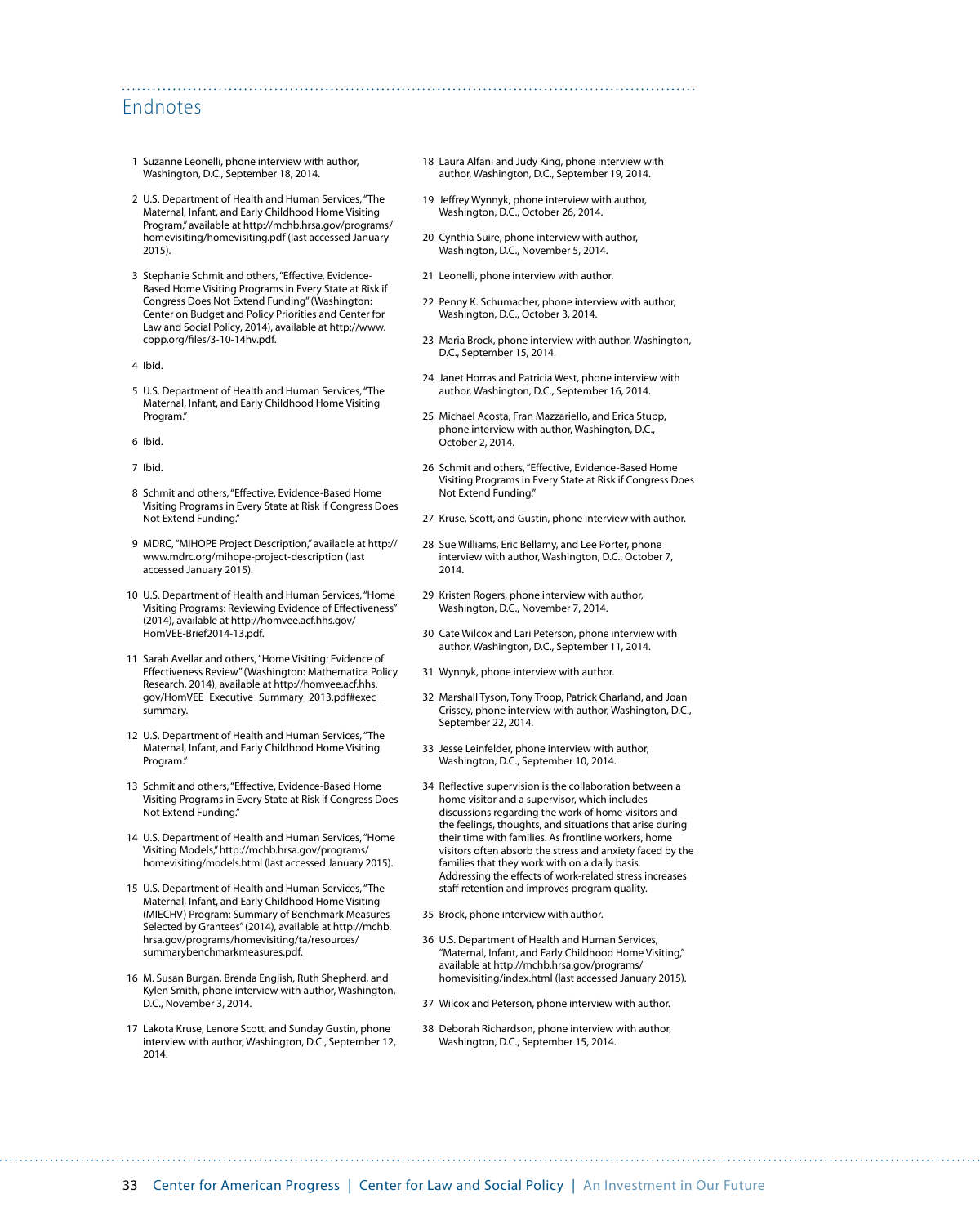- 39 Horras and West, phone interview with author.
- 40 Leonelli, phone interview with author.
- 41 Mary Martin, phone interview with author, Washington, D.C., September 29, 2014.
- 42 Nancy Peeler, phone interview with author, Washington, D.C., September 16, 2014.
- 43 Ibid.
- 44 Kruse, Scott, and Gustin, phone interview with author.
- 45 Ibid.
- 46 Ibid.
- 47 Donna Wood, phone interview with author, Washington, D.C., October 7, 2014.
- 48 Peeler, phone interview with author.
- 49 Tyson and others, phone interview with author.
- 50 Ron Benham, Karin Downs, Claudia Catalano, Snaz Pierre, Beth Buxton, Susan Manning, and Katie Stetler, phone interview with author, Washington, D.C., October 2, 2014.
- 51 Martin, phone interview with author.
- 52 Michele Hill, Theresa Campisi, and Tracy Campanini, phone interview with author, Washington, D.C., October 1, 2014.
- 53 Horras, phone interview with author.
- 54 Richardson, phone interview with author.
- 55 Burgan and others, phone interview with author.
- 56 Ron Benham and others, phone interview with author, Washington, D.C., October 2, 2014.
- 57 Brock, phone interview with author.
- 58 Leslie McAllister, phone interview with author, Washington, D.C., October 6, 2014.
- 59 Schmit and others, "Effective, Evidence-Based Home Visiting Programs in Every State at Risk if Congress Does Not Extend Funding."
- 60 Ibid.
- 61 States interviewed included California, Colorado, Iowa, Kansas, Kentucky, Louisiana, Massachusetts, Michigan, New Jersey, New Mexico, New York, North Carolina, Ohio, Oregon, Pennsylvania, South Carolina, Texas, Utah, Washington, and Wisconsin. Tribal grantees interviewed included Native American Professional Parent Resources and the South Puget Intertribal Planning Agency.
- 62 See Center for Law and Social Policy and Center for American Progress, "Home Visiting Profiles" (2015), available at [https://www.americanprogress.org/issues/](https://www.americanprogress.org/issues/early-childhood/report/2015/02/03/106010) [early-childhood/report/2015/02/03/106010.](https://www.americanprogress.org/issues/early-childhood/report/2015/02/03/106010)